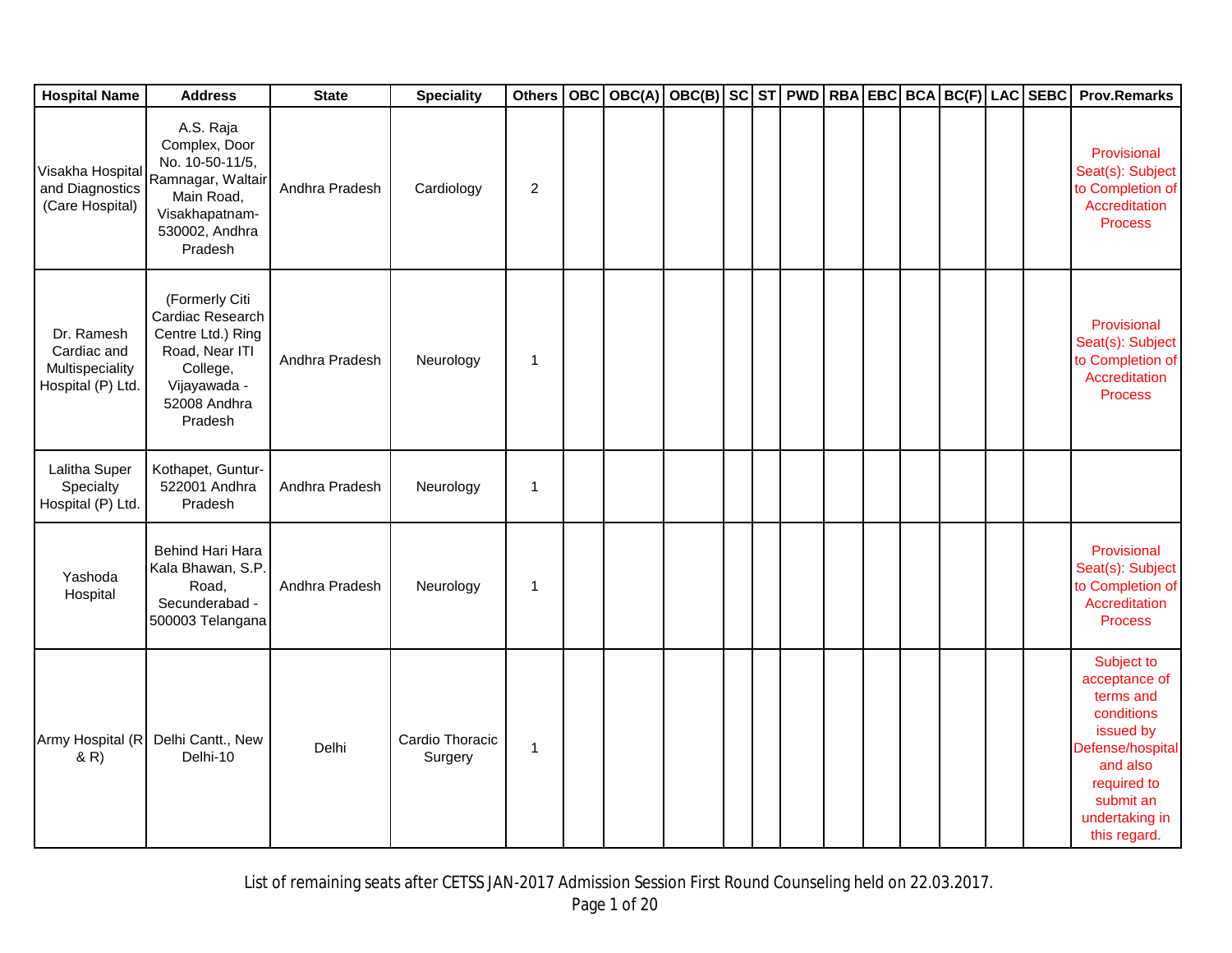| Batra Hospital &<br>Med.Res. Centre    | 1, Tuglakabad<br>Instn. Area, M.B.<br>Road, New Delhi-<br>62                                                                                                         | Delhi | Cardiology | $\overline{c}$            |  |  |  |  |  |  |                                                                                        |
|----------------------------------------|----------------------------------------------------------------------------------------------------------------------------------------------------------------------|-------|------------|---------------------------|--|--|--|--|--|--|----------------------------------------------------------------------------------------|
| Delhi Heart &<br>Lung Institute,       | 3 mm, II,<br>Panchkuian Road,<br>New Delhi-110055                                                                                                                    | Delhi | Cardiology | $\ensuremath{\mathsf{3}}$ |  |  |  |  |  |  |                                                                                        |
| Dr. B L Kapur<br>Memorial<br>Hospital, | Pusa Road, New<br>Delhi-110005                                                                                                                                       | Delhi | Cardiology | $\mathbf{1}$              |  |  |  |  |  |  | Provisional<br>Seat(s): Subject<br>to Completion of<br>Accreditation<br><b>Process</b> |
| Fortis Hospital                        | A- Block, Shalimar<br>Bagh, Delhi-<br>110088                                                                                                                         | Delhi | Cardiology | $\overline{2}$            |  |  |  |  |  |  |                                                                                        |
| <b>Holy Family</b><br>Hospital         | Okhla, New Delhi-<br>110025                                                                                                                                          | Delhi | Cardiology | $\boldsymbol{2}$          |  |  |  |  |  |  | Provisional<br>Seat(s): Subject<br>to Completion of<br>Accreditation<br><b>Process</b> |
| Indraprastha<br>Apollo Hospitals       | Sarita Vihar, New<br>Delhi - 110076                                                                                                                                  | Delhi | Cardiology | $\overline{1}$            |  |  |  |  |  |  |                                                                                        |
| Max Super<br>Specialty<br>Hospital     | 1, Press Enclave<br>Road, Saket, New<br>Delhi-110017                                                                                                                 | Delhi | Cardiology | $\mathbf{2}$              |  |  |  |  |  |  |                                                                                        |
| Max Super<br>Specialty<br>Hospital     | (A unit of Balaji<br>Medical &<br>Diagnostic<br>Research Centre)<br>108A, Opp<br>Sanchar<br>Apartments, IP<br>Extension,<br>Patparganj, New<br>Delhi-110092<br>Delhi | Delhi | Cardiology | 2                         |  |  |  |  |  |  |                                                                                        |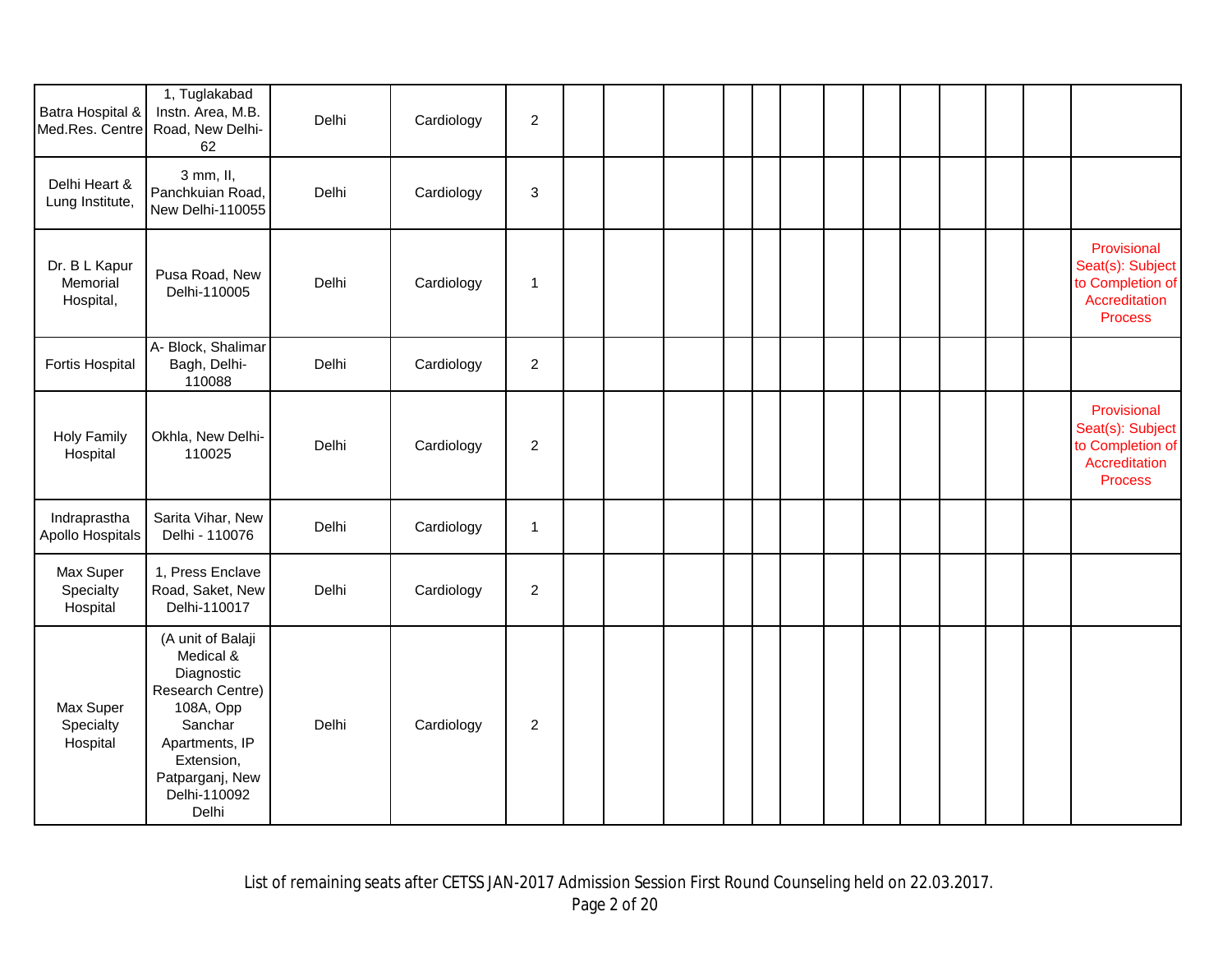| <b>National Heart</b><br>Institute,                | 49 Community<br>Centre, East of<br>Kailash, New Delhi-<br>65  | Delhi | Cardiology              | $\sqrt{3}$     |  |  |  |  |  |  |                                                                                                                                                                   |
|----------------------------------------------------|---------------------------------------------------------------|-------|-------------------------|----------------|--|--|--|--|--|--|-------------------------------------------------------------------------------------------------------------------------------------------------------------------|
| Shri Balaji<br><b>Action Medical</b><br>Institute, | FC-34, A-4,<br>Paschim Vihar,<br>New Delhi -<br>110063        | Delhi | Cardiology              | $\sqrt{2}$     |  |  |  |  |  |  |                                                                                                                                                                   |
| Sir Ganga Ram<br>Hospital                          | Rajinder Nagar,<br>New Delhi-60                               | Delhi | Neonatology             | $\sqrt{3}$     |  |  |  |  |  |  |                                                                                                                                                                   |
| Batra Hospital &<br>Med.Res. Centre                | 1, Tuglakabad<br>Instn. Area, M.B.<br>Road, New Delhi-<br>62  | Delhi | Neurology               | $\mathbf{1}$   |  |  |  |  |  |  |                                                                                                                                                                   |
| Dr. B L Kapur<br>Memorial<br>Hospital,             | Pusa Road, New<br>Delhi-110005                                | Delhi | Neurology               | $\overline{1}$ |  |  |  |  |  |  | Provisional<br>Seat(s): Subject<br>to Completion of<br>Accreditation<br><b>Process</b>                                                                            |
| Max Super<br>Specialty<br>Hospital                 | 1, Press Enclave<br>Road, Saket, New<br>Delhi-110017          | Delhi | Neurology               | $\overline{2}$ |  |  |  |  |  |  |                                                                                                                                                                   |
| Army Hospital (R<br>(R)                            | Delhi Cantt., New<br>Delhi-10                                 | Delhi | Paediatric<br>Surgery   | $\mathbf 1$    |  |  |  |  |  |  | Subject to<br>acceptance of<br>terms and<br>conditions<br>issued by<br>Defense/hospital<br>and also<br>required to<br>submit an<br>undertaking in<br>this regard. |
| Indraprastha<br>Apollo Hospitals                   | Delhi Mathura<br>Road, Sarita Vihar,<br>New Delhi -<br>110076 | Delhi | Paediatric<br>Surgery   | $\overline{1}$ |  |  |  |  |  |  | Provisional<br>Seat(s): Subject<br>to Completion of<br>Accreditation<br><b>Process</b>                                                                            |
| <b>Fortis Escorts</b><br>Heart Institute           | Okhla Road, New<br>Delhi-25                                   | Delhi | Pediatric<br>Cardiology | $\mathbf{3}$   |  |  |  |  |  |  |                                                                                                                                                                   |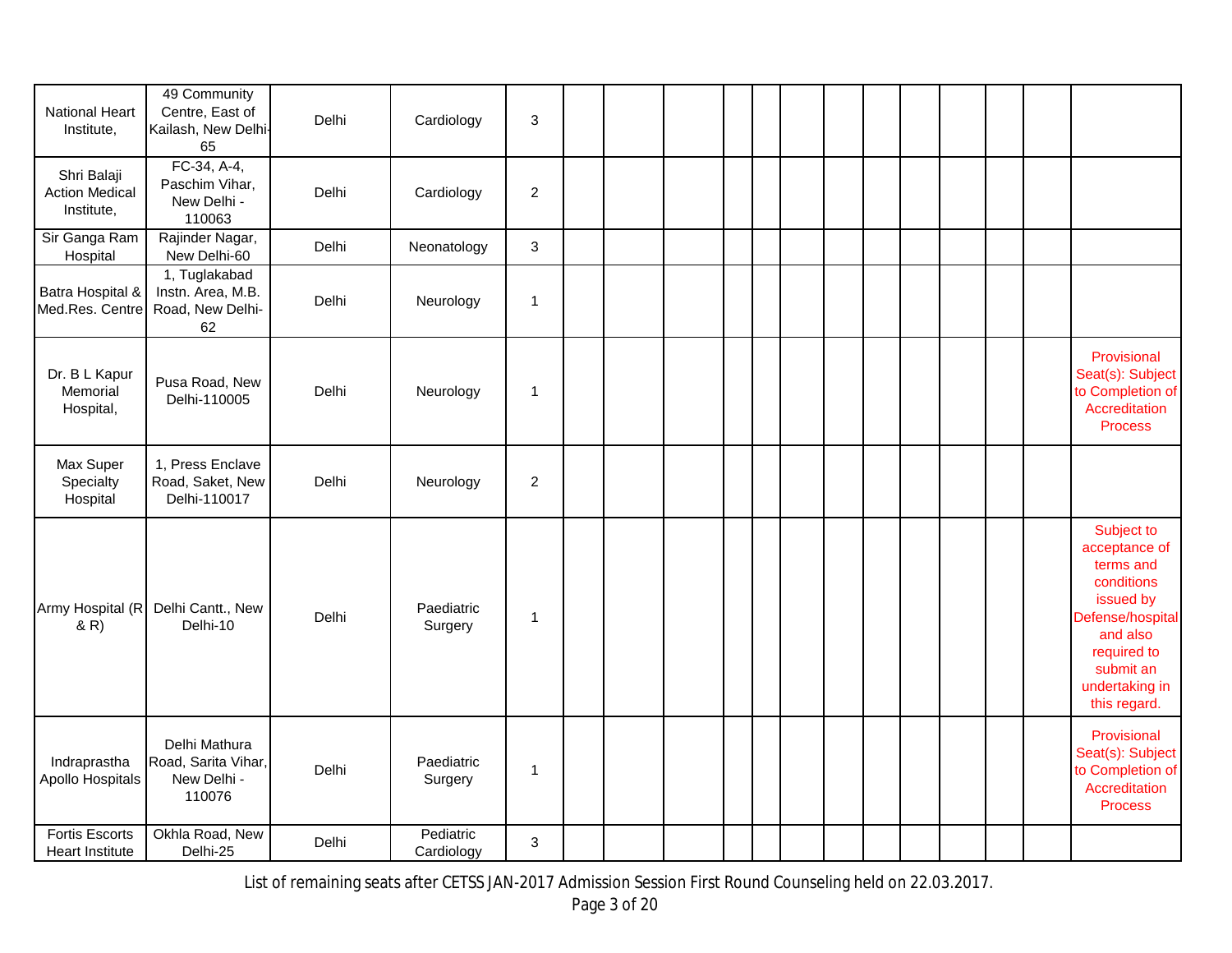| Indraprastha<br>Apollo Hospitals                                         | Sarita Vihar, New<br>Delhi - 110076                                                                                                                                                                              | Delhi   | Pediatric<br>Cardiology    | $\mathbf{1}$     |  |  |  |  |  |  | Provisional<br>Seat(s): Subject<br>to Completion of<br>Accreditation<br><b>Process</b> |
|--------------------------------------------------------------------------|------------------------------------------------------------------------------------------------------------------------------------------------------------------------------------------------------------------|---------|----------------------------|------------------|--|--|--|--|--|--|----------------------------------------------------------------------------------------|
| Apollo Hospital<br>International                                         | Plot No. 1A, GIDC<br>Estate Bhat,<br>District - Gandhi<br>Nagar - 382428<br>Gujarat                                                                                                                              | Gujarat | Cardiology                 | $\mathbf{1}$     |  |  |  |  |  |  |                                                                                        |
| <b>Bankers Heart</b><br>Institute,                                       | Near Tagorenagar,<br>Opp. Suryakiran<br>Complex, Old<br>Padra Road,<br>Vadodara -<br>390015 Gujarat                                                                                                              | Gujarat | Cardiology                 | $\boldsymbol{2}$ |  |  |  |  |  |  | Provisional<br>Seat(s): Subject<br>to Completion of<br>Accreditation<br><b>Process</b> |
| N M Virani<br>Wockhardt<br>Hospital                                      | Kalawad Road,<br>Rajkot-360005<br>Gujarat                                                                                                                                                                        | Gujarat | Cardiology                 | $\mathbf 1$      |  |  |  |  |  |  | Provisional<br>Seat(s): Subject<br>to Completion of<br>Accreditation<br><b>Process</b> |
| Shree Mahavir<br>Health and<br><b>Medical Relief</b><br>Society Hospital | (Smt. R B Shah<br><b>Mahavir Super</b><br><b>Specialty Hospital</b><br>and Shri B D<br>Mehta Mahavir<br>Heart Institute)<br>Shree Mahavir<br>Health Campus,<br>Athwagate, Ring<br>Road, Surat-<br>395001 Gujarat | Gujarat | Cardiology                 | $\mathbf 1$      |  |  |  |  |  |  |                                                                                        |
| Medanta-The<br>Medicity                                                  | Sector-38,<br>Gurgaon, Haryana-<br>122001                                                                                                                                                                        | Haryana | Cardio Thoracic<br>Surgery | $\overline{c}$   |  |  |  |  |  |  |                                                                                        |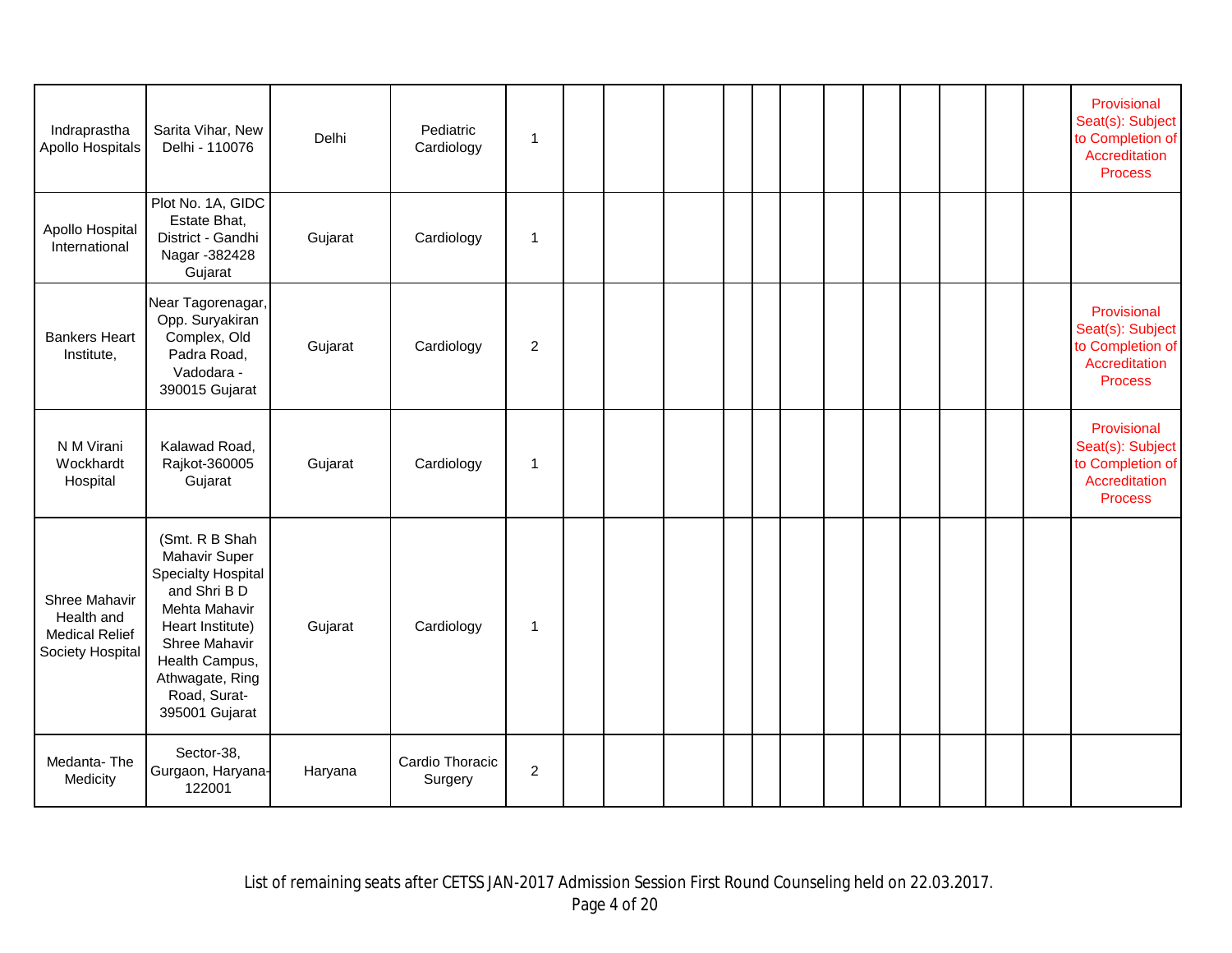| Artemis Health<br>Institute | Sector 51,<br>Gurgaon-122001<br>Haryana                                         | Haryana   | Cardiology              | $\mathbf 1$    |  |  |  |  |  |  | Provisional<br>Seat(s): Subject<br>to Completion of<br>Accreditation<br><b>Process</b> |
|-----------------------------|---------------------------------------------------------------------------------|-----------|-------------------------|----------------|--|--|--|--|--|--|----------------------------------------------------------------------------------------|
| Medanta-The<br>Medicity     | Sector-38,<br>Gurgaon, Haryana-<br>122001                                       | Haryana   | Neurology               | $\mathbf{1}$   |  |  |  |  |  |  |                                                                                        |
| Paras Hospitals             | C-1, Shushant<br>Lok, Phase-1,<br>Gurgaon-122002,<br>Haryana                    | Haryana   | Neurology               | $\overline{2}$ |  |  |  |  |  |  | Provisional<br>Seat(s): Subject<br>to Completion of<br>Accreditation<br><b>Process</b> |
| Medanta-The<br>Medicity     | Sector-38,<br>Gurgaon, Haryana-<br>122001                                       | Haryana   | Pediatric<br>Cardiology | $\overline{2}$ |  |  |  |  |  |  | Provisional<br>Seat(s): Subject<br>to Completion of<br>Accreditation<br><b>Process</b> |
| Apollo Hospital             | 154/11, Opp.<br>I.I.M.,<br>Bannerghatta<br>Road, Bangalore-<br>560076 Karnataka | Karnataka | Cardiology              | 3              |  |  |  |  |  |  |                                                                                        |
| Fortis Hospital,            | 11, Cunningham<br>Road, Bangalore -<br>52 Karnataka                             | Karnataka | Cardiology              | 2              |  |  |  |  |  |  |                                                                                        |
| <b>Manipal Hospital</b>     | 98 Rustum Bagh,<br>Airport Road,<br>Bangalore - 17<br>Karnataka                 | Karnataka | Cardiology              | $\mathbf{2}$   |  |  |  |  |  |  |                                                                                        |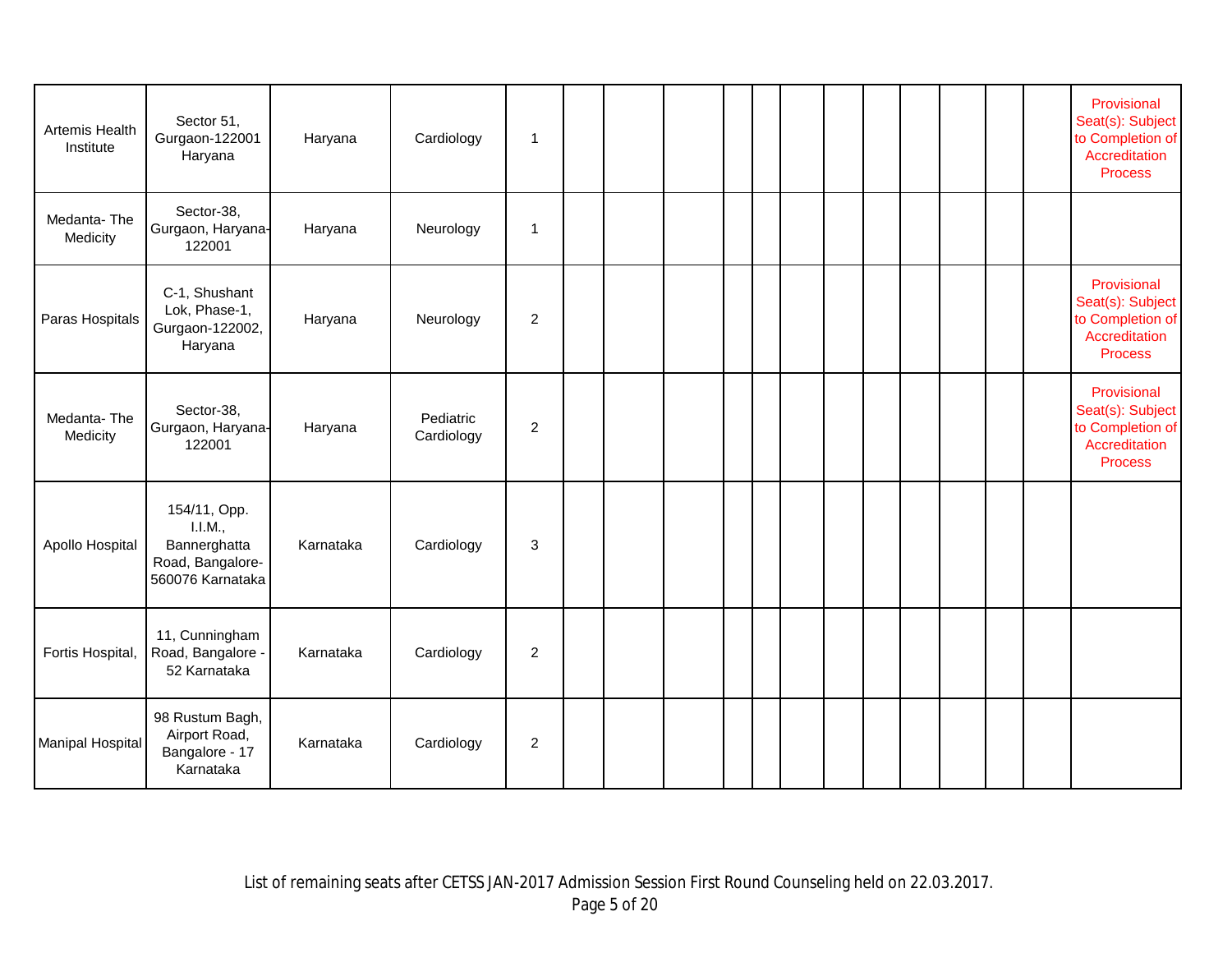| Narayana<br>Hrudayalaya,                       | 258/A,<br>Bommasandra<br>Industrial Area,<br>Anekal Taluk,<br>Bangalore-560099<br>Karnataka                              | Karnataka | Cardiology          | 1                |  |  |  |  |  |  |                                                                                        |
|------------------------------------------------|--------------------------------------------------------------------------------------------------------------------------|-----------|---------------------|------------------|--|--|--|--|--|--|----------------------------------------------------------------------------------------|
| <b>Manipal Hospital</b>                        | 98 Rustum Bagh,<br>Old Airport Road,<br>Bangalore -<br>560017 Karnataka                                                  | Karnataka | Medical<br>Oncology | $\boldsymbol{2}$ |  |  |  |  |  |  | Provisional<br>Seat(s): Subject<br>to Completion of<br>Accreditation<br><b>Process</b> |
| <b>Manipal Hospital</b>                        | 98 Rustum Bagh,<br>Airport Road,<br>Bangalore - 17<br>Karnataka                                                          | Karnataka | Neonatology         | $\mathbf{3}$     |  |  |  |  |  |  |                                                                                        |
| Apollo Hospital                                | 159/11, Opp.<br>1.1.M.,<br>Bannerghatta<br>Road, Bangalore-<br>560076 Karnataka                                          | Karnataka | Nephrology          | 1                |  |  |  |  |  |  | Provisional<br>Seat(s): Subject<br>to Completion of<br>Accreditation<br><b>Process</b> |
| <b>NU Hospitals</b><br>Private Ltd.            | Door No. 4/1,<br>West of chord<br>Road,<br>Rajajjinagar, Next<br>to ISKCON<br>Temple, Bangalore-<br>560010,<br>Karnataka | Karnataka | Nephrology          | $\mathbf{1}$     |  |  |  |  |  |  | Provisional<br>Seat(s): Subject<br>to Completion of<br>Accreditation<br><b>Process</b> |
| Kasturba<br><b>Medical College</b><br>Hospital | Dr. B R Ambedkar<br>Circle, Mangalore-<br>575001 Karnataka                                                               | Karnataka | Neurology           | 3                |  |  |  |  |  |  | Provisional<br>Seat(s): Subject<br>to Completion of<br>Accreditation<br><b>Process</b> |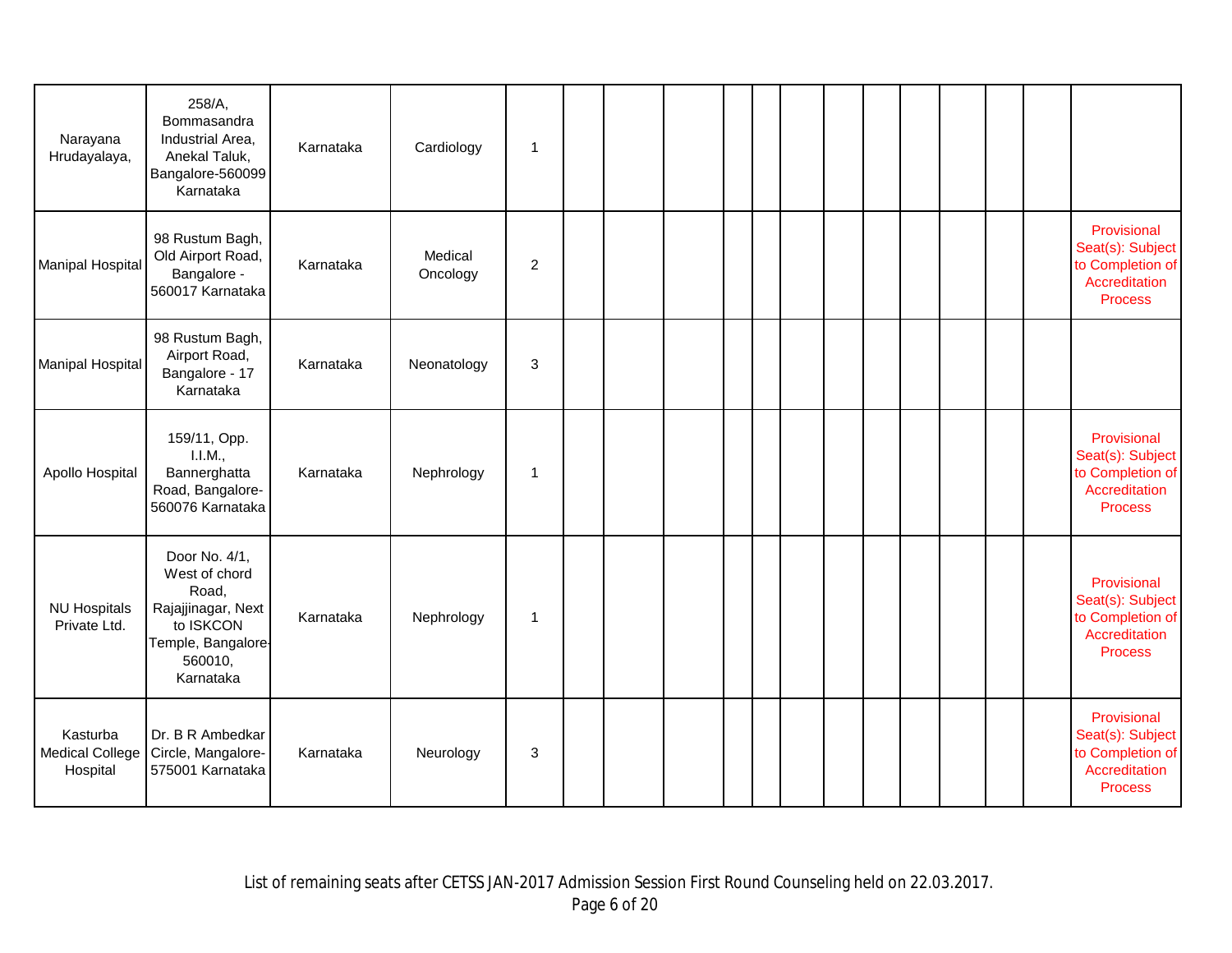| <b>Manipal Hospital</b>                               | 98 Rustum Bagh,<br>Airport Road,<br>Bangalore - 17<br>Karnataka                             | Karnataka | Neurology               | $\overline{2}$ |  |  |  |  |  |  |                                                                                        |
|-------------------------------------------------------|---------------------------------------------------------------------------------------------|-----------|-------------------------|----------------|--|--|--|--|--|--|----------------------------------------------------------------------------------------|
| Narayana<br>Hrudayalaya,                              | 258/A,<br>Bommasandra<br>Industrial Area,<br>Anekal Taluk,<br>Bangalore-560099<br>Karnataka | Karnataka | Neurology               | $\overline{2}$ |  |  |  |  |  |  |                                                                                        |
| Narayana<br>Hrudayalaya,                              | 258/A,<br>Bommasandra<br>Industrial Area,<br>Anekal Taluk,<br>Bangalore-560099<br>Bnagalore | Karnataka | Pediatric<br>Cardiology | $\mathbf{3}$   |  |  |  |  |  |  |                                                                                        |
| Ananthapuri<br>Hospitals and<br>Research<br>Institute | Chacka NH<br>Bypass,<br>Thiruvananthapura<br>m Kerala-695024                                | Kerala    | Cardiology              | 4              |  |  |  |  |  |  |                                                                                        |
| Kerala Institute<br>of Medical<br>Sciences            | P B No.1, Anayara<br>P O, Trivandrum,<br>Kerala                                             | Kerala    | Cardiology              | $\overline{2}$ |  |  |  |  |  |  |                                                                                        |
| <b>Lisie Medical</b><br>Institution,                  | P.O. Box 3053,<br>KOCHI-18 Kerala                                                           | Kerala    | Cardiology              | 3              |  |  |  |  |  |  |                                                                                        |
| Little Flower<br>Hospital &<br>Research<br>Centre,    | Post Box No. 23,<br>ANGAMALY -<br>683572 Kerala                                             | Kerala    | Cardiology              | $\overline{1}$ |  |  |  |  |  |  |                                                                                        |
| Lourdes Hospital                                      | Pachalam,<br>Ernakulam,<br>KOCHI- 682012<br>Kerala                                          | Kerala    | Cardiology              | $\mathbf{1}$   |  |  |  |  |  |  | Provisional<br>Seat(s): Subject<br>to Completion of<br>Accreditation<br><b>Process</b> |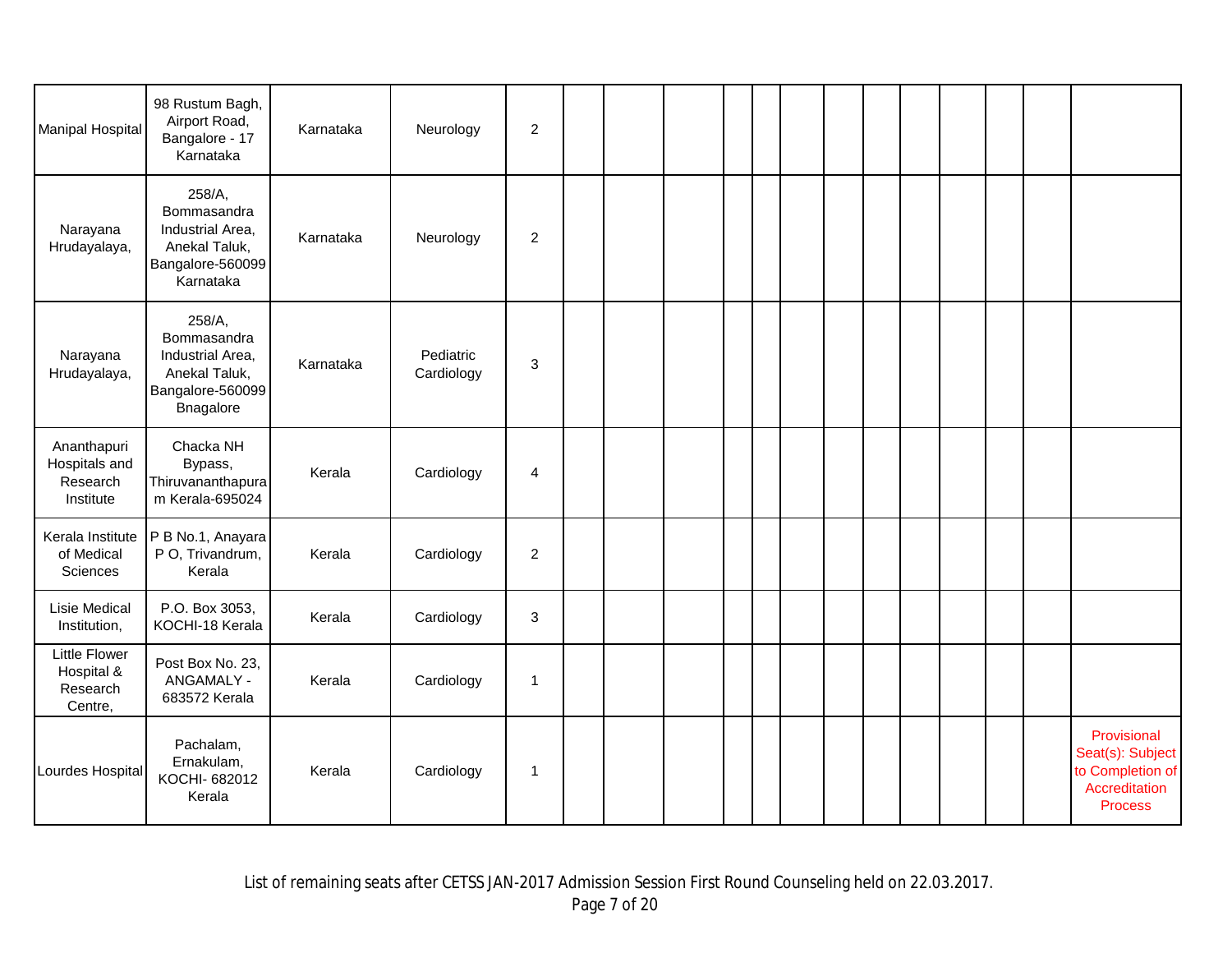| Malabar Institute<br>of Medical<br>Sciences           | Mini Bye Pass,<br>Govindapuram<br>P.o, KOZHIKODE-<br>673016 Kerala                                            | Kerala | Cardiology          | $\overline{a}$ |  |  |  |  |  |  |                                                                                        |
|-------------------------------------------------------|---------------------------------------------------------------------------------------------------------------|--------|---------------------|----------------|--|--|--|--|--|--|----------------------------------------------------------------------------------------|
| <b>Medical Trust</b><br>Hospital                      | M. G. Road,<br>KOCHI-16 Kerala                                                                                | Kerala | Cardiology          | $\overline{c}$ |  |  |  |  |  |  |                                                                                        |
| Lakeshore<br>Hospital &<br><b>Research Centre</b>     | NH 47 - Bye Pass,<br>Nettoor P.O.,<br>Maradu, KOCHI -<br>682040 Kerala                                        | Kerala | Medical<br>Oncology | 1              |  |  |  |  |  |  |                                                                                        |
| Kerala Institute<br>of Medical<br>Sciences            | P B No.1, Anayara<br>P O, Trivandrum,<br>Kerala                                                               | Kerala | Neonatology         | $\overline{2}$ |  |  |  |  |  |  |                                                                                        |
| Ananthapuri<br>Hospitals and<br>Research<br>Institute | Chacka NH<br>Bypass,<br>Thiruvananthapura<br>m Kerala-695024                                                  | Kerala | Nephrology          | 1              |  |  |  |  |  |  |                                                                                        |
| Aster Medcity,                                        | Kuttisahib Road,<br>Near Kothas<br>Bridge, South<br>Chittoor P.O.,<br>Cheranalloor,<br>Kochi-682027<br>Kerala | Kerala | Nephrology          | 1              |  |  |  |  |  |  | Provisional<br>Seat(s): Subject<br>to Completion of<br>Accreditation<br>Process        |
| Kerala Institute<br>of Medical<br>Sciences            | P B No.1, Anayara<br>P O, Trivandrum,<br>Kerala                                                               | Kerala | Nephrology          | $\mathbf{1}$   |  |  |  |  |  |  |                                                                                        |
| Malabar Institute<br>of Medical<br>Sciences           | Mini Bye Pass,<br>Govindapuram<br>P.o, Calicut-<br>673016 Kerala                                              | Kerala | Nephrology          | $\overline{c}$ |  |  |  |  |  |  | Provisional<br>Seat(s): Subject<br>to Completion of<br>Accreditation<br><b>Process</b> |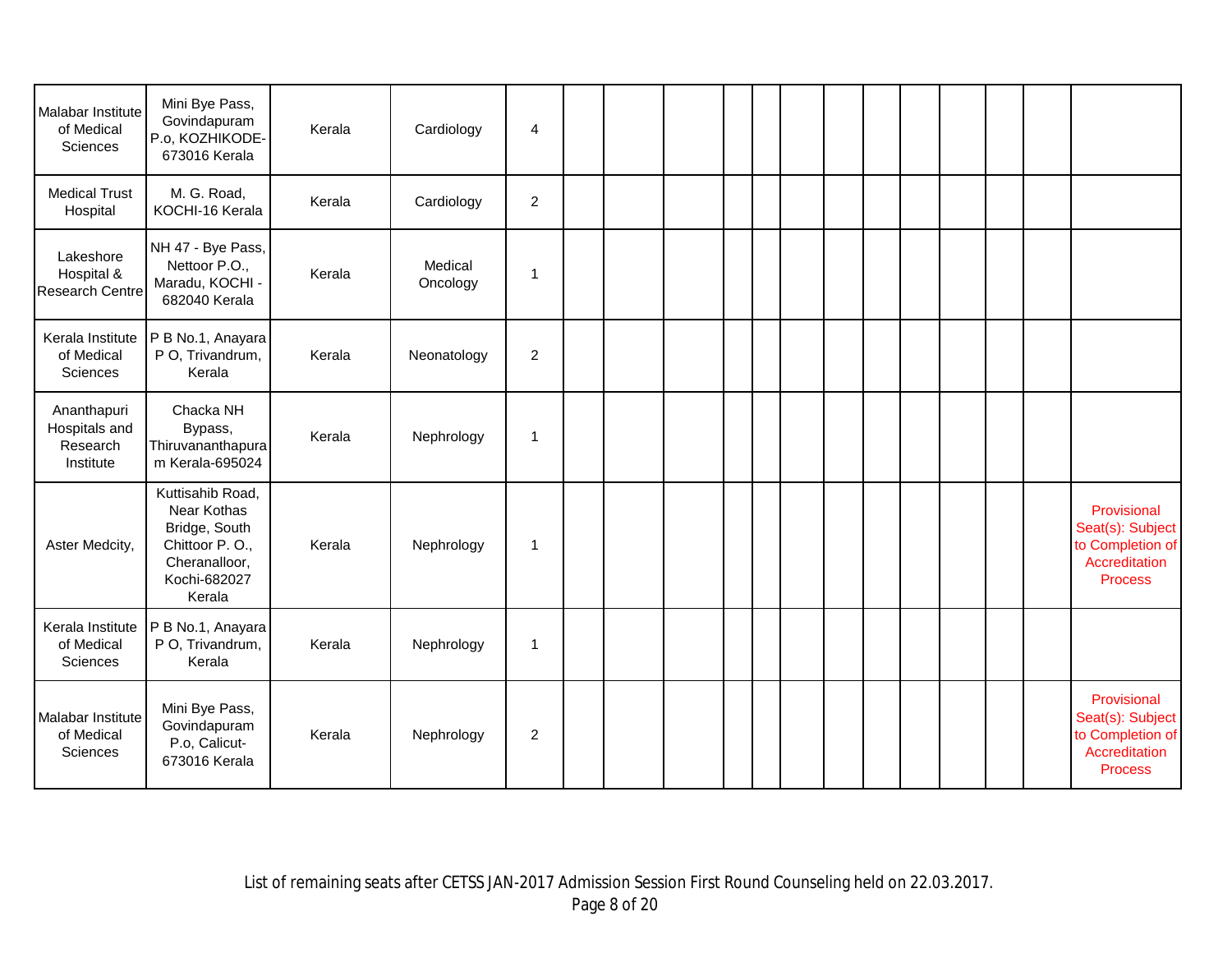| Ananthapuri<br>Hospitals and<br>Research<br>Institute | Chacka NH<br>Bypass,<br>Thiruvananthapura<br>m Kerala-695024                 | Kerala      | Neuro Surgery | $\overline{1}$ |  |  |  |  |  |  | Provisional<br>Seat(s): Subject<br>to Completion of<br>Accreditation<br><b>Process</b> |
|-------------------------------------------------------|------------------------------------------------------------------------------|-------------|---------------|----------------|--|--|--|--|--|--|----------------------------------------------------------------------------------------|
| Malabar Institute<br>of Medical<br>Sciences           | Mini Bye Pass,<br>Govindapuram<br>P.o, Calicut-<br>673016 Kerala             | Kerala      | Neuro Surgery | $\overline{1}$ |  |  |  |  |  |  | Provisional<br>Seat(s): Subject<br>to Completion of<br>Accreditation<br><b>Process</b> |
| Kerala Institute<br>of Medical<br>Sciences            | P B No.1, Anayara<br>P O, Trivandrum,<br>Kerala                              | Kerala      | Neurology     | $\overline{2}$ |  |  |  |  |  |  |                                                                                        |
| Dr. B. Nanavati<br>Hospital                           | Vivekanand Rd.,<br>Vile Parle West,<br>Mumbai-56<br>Maharashtra              | Maharashtra | Cardiology    | $\overline{c}$ |  |  |  |  |  |  |                                                                                        |
| <b>Fortis Hospital</b>                                | Mulund Goregaon<br>Link Road,<br>Mumbai-400078<br>Maharashtra                | Maharashtra | Cardiology    | $\overline{1}$ |  |  |  |  |  |  |                                                                                        |
| <b>Holy Family</b><br>Hospital                        | St. Andrew's<br>Road, Bandra<br>West, Mumbai-<br>400050<br>Maharashtra       | Maharashtra | Cardiology    | $\overline{1}$ |  |  |  |  |  |  |                                                                                        |
| Jehangir<br>Hospital                                  | 32, Sassoon<br>Road, Pune-<br>411001<br>Maharashtra                          | Maharashtra | Cardiology    | $\overline{2}$ |  |  |  |  |  |  | Provisional<br>Seat(s): Subject<br>to Completion of<br>Accreditation<br><b>Process</b> |
| Lilavati Hospital<br>& Res. Centre                    | A-791, Bandra<br>Reclaimation,<br>Bandra West,<br>Mumbai - 50<br>Maharashtra | Maharashtra | Cardiology    | $\overline{2}$ |  |  |  |  |  |  |                                                                                        |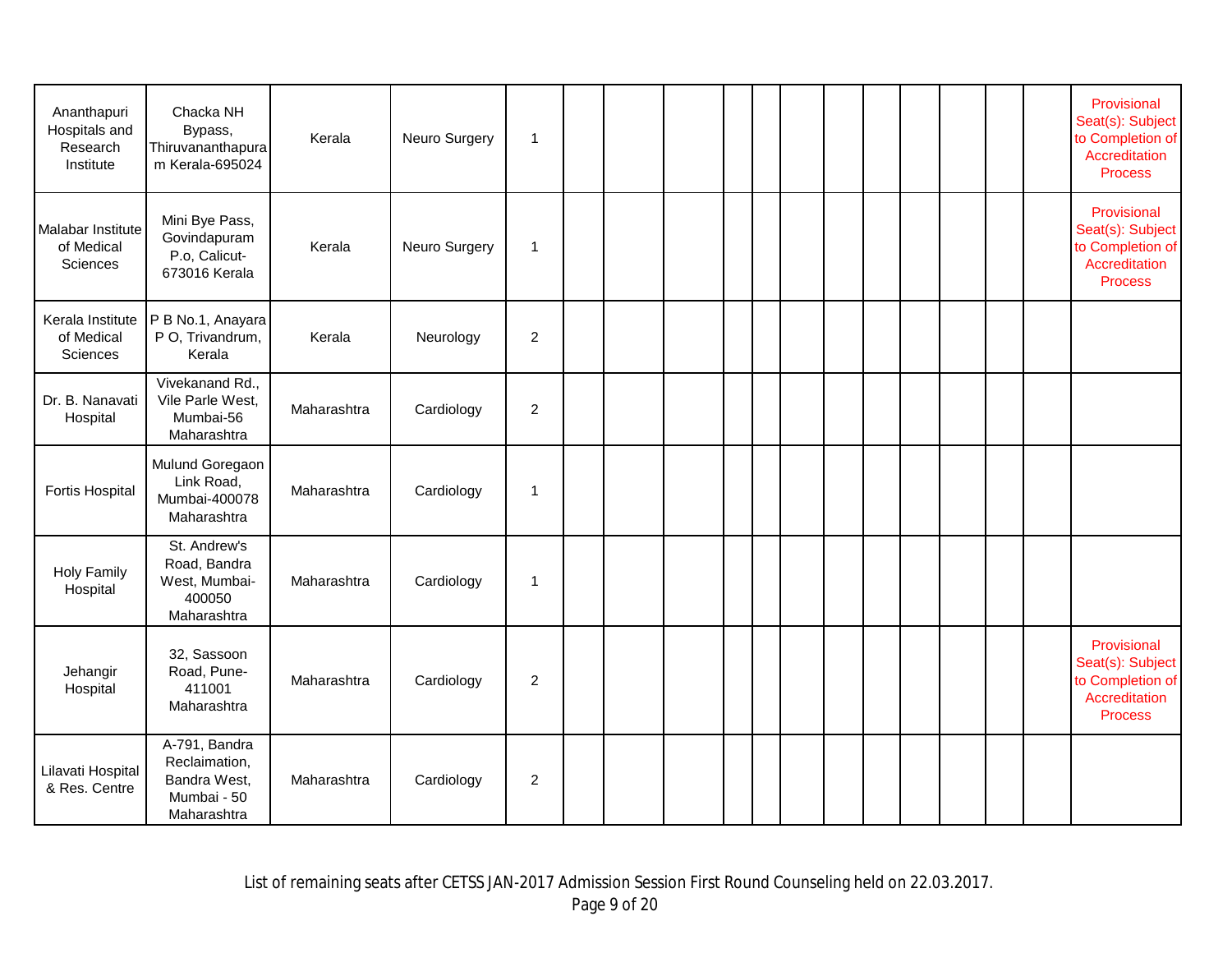| Smt. S R Mehta<br>& Sir K P<br>Cardiac Institute                                | Plot No-96, Road<br>No-31, Near<br>Gandhi Market,<br>King's Circle, Sion<br>(E), Mumbai-<br>400022,<br>Maharashtra                            | Maharashtra | Cardiology  | $\mathbf{1}$   |  |  |  |  |  |  |                                                                                        |
|---------------------------------------------------------------------------------|-----------------------------------------------------------------------------------------------------------------------------------------------|-------------|-------------|----------------|--|--|--|--|--|--|----------------------------------------------------------------------------------------|
| K.E.M. Hospital,                                                                | 489, Rasta Peth,<br>Sardar Moodliar<br>Road, Pune-<br>411011<br>Maharashtra                                                                   | Maharashtra | Neonatology | 2              |  |  |  |  |  |  |                                                                                        |
| Surya Children's<br>Medicare                                                    | (Formerly Surya<br>Children's<br>Hospital) Junction<br>of S V Road &<br>Dattatray Road,<br>Santacruz (West),<br>Mumbai- 400054<br>Maharashtra | Maharashtra | Neonatology | 2              |  |  |  |  |  |  |                                                                                        |
| <b>Fortis Hospital</b>                                                          | Mulund Goregaon<br>Link Road,<br>Mumbai-400078<br>Maharashtra                                                                                 | Maharashtra | Neurology   | $\mathbf{1}$   |  |  |  |  |  |  |                                                                                        |
| Kokilaben<br>Dhirubhai<br>Ambani Hospital<br>& Medical<br>Research<br>Institute | Achyutrao<br>Patwardhan Marg,<br>4 Bunglows,<br>Andheri (w),<br>Mumbai-51<br>Maharashtra                                                      | Maharashtra | Neurology   | 2              |  |  |  |  |  |  | Provisional<br>Seat(s): Subject<br>to Completion of<br>Accreditation<br><b>Process</b> |
| Poona Hospital<br>& Research<br>Centre                                          | 27 Sadashivpeth,<br>Pune-30<br>Maharashtra                                                                                                    | Maharashtra | Neurology   | $\overline{2}$ |  |  |  |  |  |  |                                                                                        |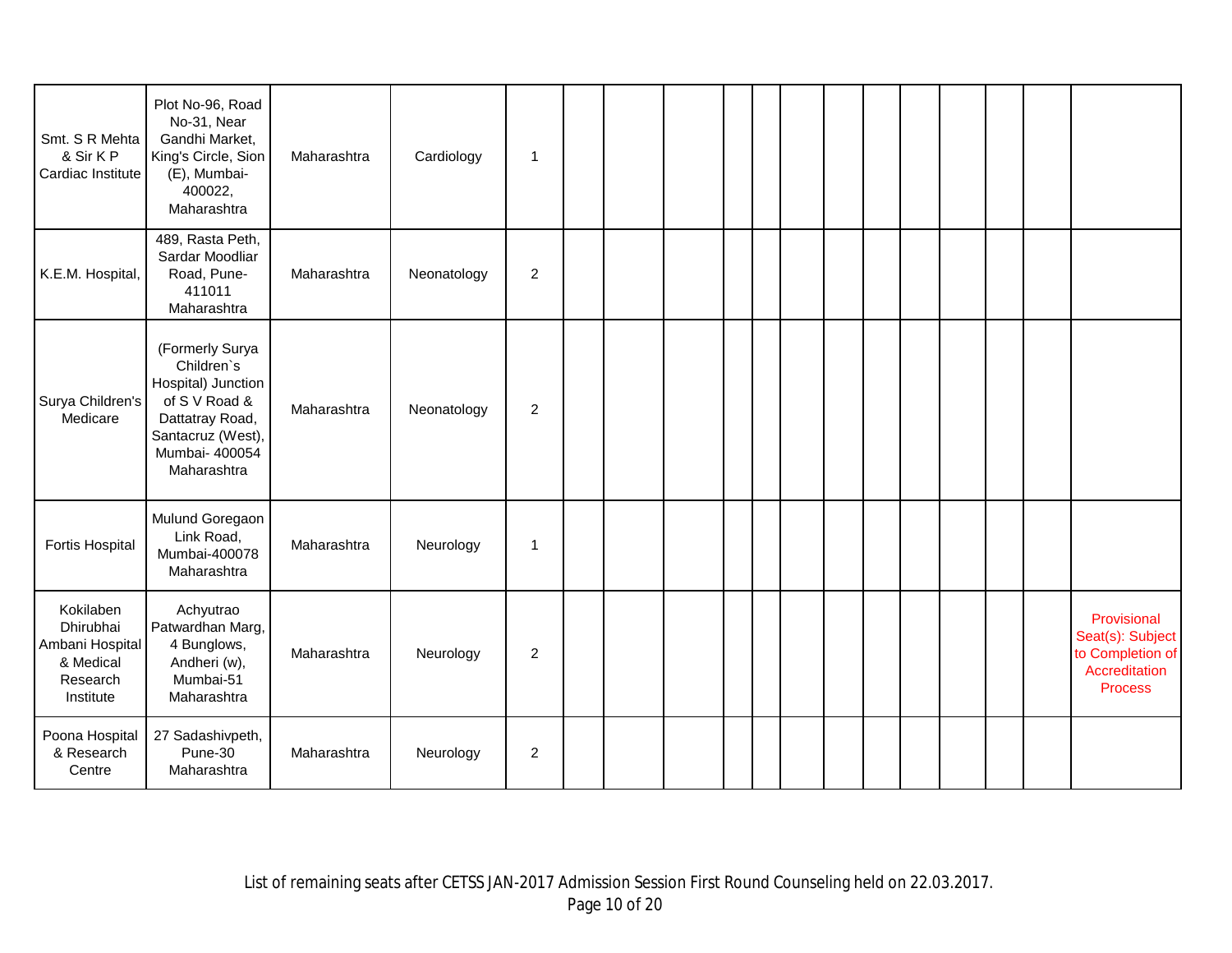| Sahyadri<br>Speciality<br>Hospital                                              | 30-C, Erandwane,<br>Karve Road, Pune<br>411004<br>Maharashtra                                               | Maharashtra | Neurology               | $\sqrt{2}$     |  |  |  |  |  |  |                                                                                 |
|---------------------------------------------------------------------------------|-------------------------------------------------------------------------------------------------------------|-------------|-------------------------|----------------|--|--|--|--|--|--|---------------------------------------------------------------------------------|
| Kokilaben<br>Dhirubhai<br>Ambani Hospital<br>& Medical<br>Research<br>Institute | Achyutrao<br>Patwardhan Marg,<br>4 Bunglows,<br>Andheri (w),<br>Mumbai-51<br>Maharashtra                    | Maharashtra | Pediatric<br>Cardiology | $\overline{1}$ |  |  |  |  |  |  |                                                                                 |
| Apollo Hospital                                                                 | Plot No. 251<br>Sainik School<br>Road Unit-15,<br>Bhubaneshwar<br>Orissa-751005                             | Orissa      | Cardiology              | $\mathbf{1}$   |  |  |  |  |  |  |                                                                                 |
| Fortis Hospital                                                                 | Sector-62, Phase-<br>VIII, Mohali-<br>160062 Punjab                                                         | Punjab      | Cardiology              | 2              |  |  |  |  |  |  |                                                                                 |
| Max Super<br>Specialty<br>Hospital                                              | A Unit of Hometrail<br>Estate Pvt Ltd.<br>Civil Hospital<br>Premises Phase -<br>VI, Mohali-160055<br>Punjab | Punjab      | Cardiology              | $\overline{1}$ |  |  |  |  |  |  |                                                                                 |
| Satguru Pratap<br>Singh Apollo<br>Hospital                                      | Sherpur Chowk,<br>Ludhiana -141003<br>Punjab                                                                | Punjab      | Neurology               | $\overline{1}$ |  |  |  |  |  |  | Provisional<br>Seat(s): Subject<br>to Completion of<br>Accreditation<br>Process |
| Amandeep<br>Hospital                                                            | G.T.Road, Model<br>Town, Amritsar<br>Punjab                                                                 | Punjab      | <b>Plastic Surgery</b>  | $\mathbf{1}$   |  |  |  |  |  |  |                                                                                 |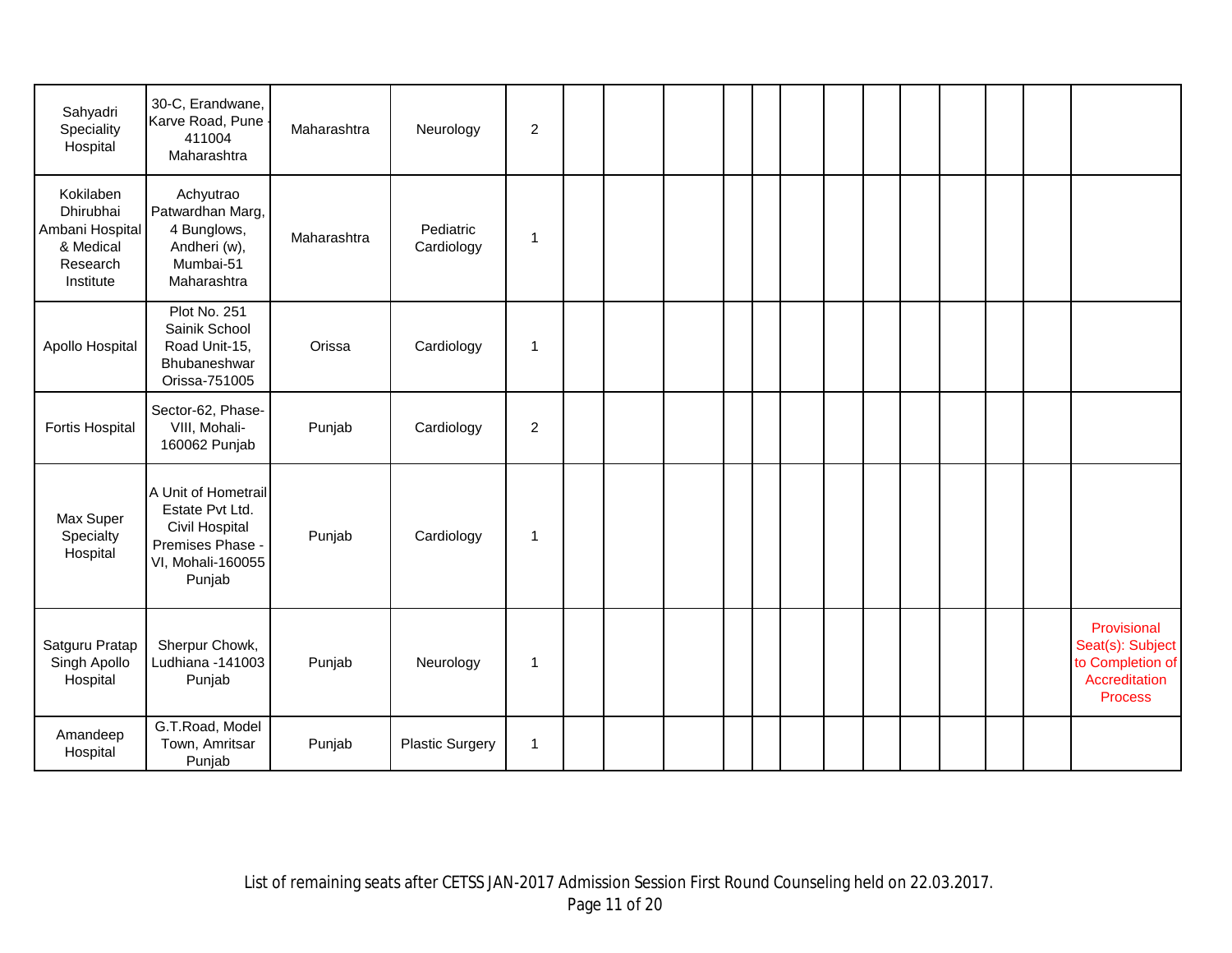| Santokbha<br>Durlabji<br>Memorial<br>Hospital | Bhawani Singh<br>Marg, JAIPUR - 15<br>Rajasthan                                                                                                                                | Rajasthan         | Cardiology                 | $\mathbf{1}$     |  |  |  |  |  |  | Provisional<br>Seat(s): Subject<br>to Completion of<br>Accreditation<br><b>Process</b> |
|-----------------------------------------------|--------------------------------------------------------------------------------------------------------------------------------------------------------------------------------|-------------------|----------------------------|------------------|--|--|--|--|--|--|----------------------------------------------------------------------------------------|
| Santokbha<br>Durlabji<br>Memorial<br>Hospital | Bhawani Singh<br>Marg, JAIPUR - 15<br>Rajasthan                                                                                                                                | Rajasthan         | Neurology                  | $\boldsymbol{2}$ |  |  |  |  |  |  |                                                                                        |
| Southern<br>Railway HQ<br>Hospital            | Aynavaram,<br>Perumbur,<br>CHENNAI-23<br><b>Tamil Nadu</b>                                                                                                                     | <b>Tamil Nadu</b> | Cardio Thoracic<br>Surgery | $\overline{c}$   |  |  |  |  |  |  |                                                                                        |
| Apollo Hospital                               | 21Greams lane,<br>Off Greams Rd,<br>Chennai - 06 Tamil<br>Nadu                                                                                                                 | <b>Tamil Nadu</b> | Cardiology                 | 3                |  |  |  |  |  |  |                                                                                        |
| Apollo Super<br>Specialty<br>Hospital         | Lake View Road,<br>K K Nagar,<br>MADURAI-28<br><b>Tamil Nadu</b>                                                                                                               | <b>Tamil Nadu</b> | Cardiology                 | $\overline{c}$   |  |  |  |  |  |  | Provisional<br>Seat(s): Subject<br>to Completion of<br>Accreditation<br><b>Process</b> |
| <b>Frontier Lifeline</b><br>Hospital          | International<br>Centre for Cardio<br>Thoracic &<br>Vascular<br>Diseases, R-30-C,<br>Ambattur Industrial<br>Estate Road,<br>Mogappair,<br>Chennai-600 101<br><b>Tamil Nadu</b> | <b>Tamil Nadu</b> | Cardiology                 | 1                |  |  |  |  |  |  |                                                                                        |
| G. Kuppuswamy<br>Naidu Memorial<br>Hospital   | Pappanaickenpala<br>yan<br><b>COIMBATORE -</b><br>37 Tamil Nadu                                                                                                                | <b>Tamil Nadu</b> | Cardiology                 | 1                |  |  |  |  |  |  | Provisional<br>Seat(s): Subject<br>to Completion of<br>Accreditation<br><b>Process</b> |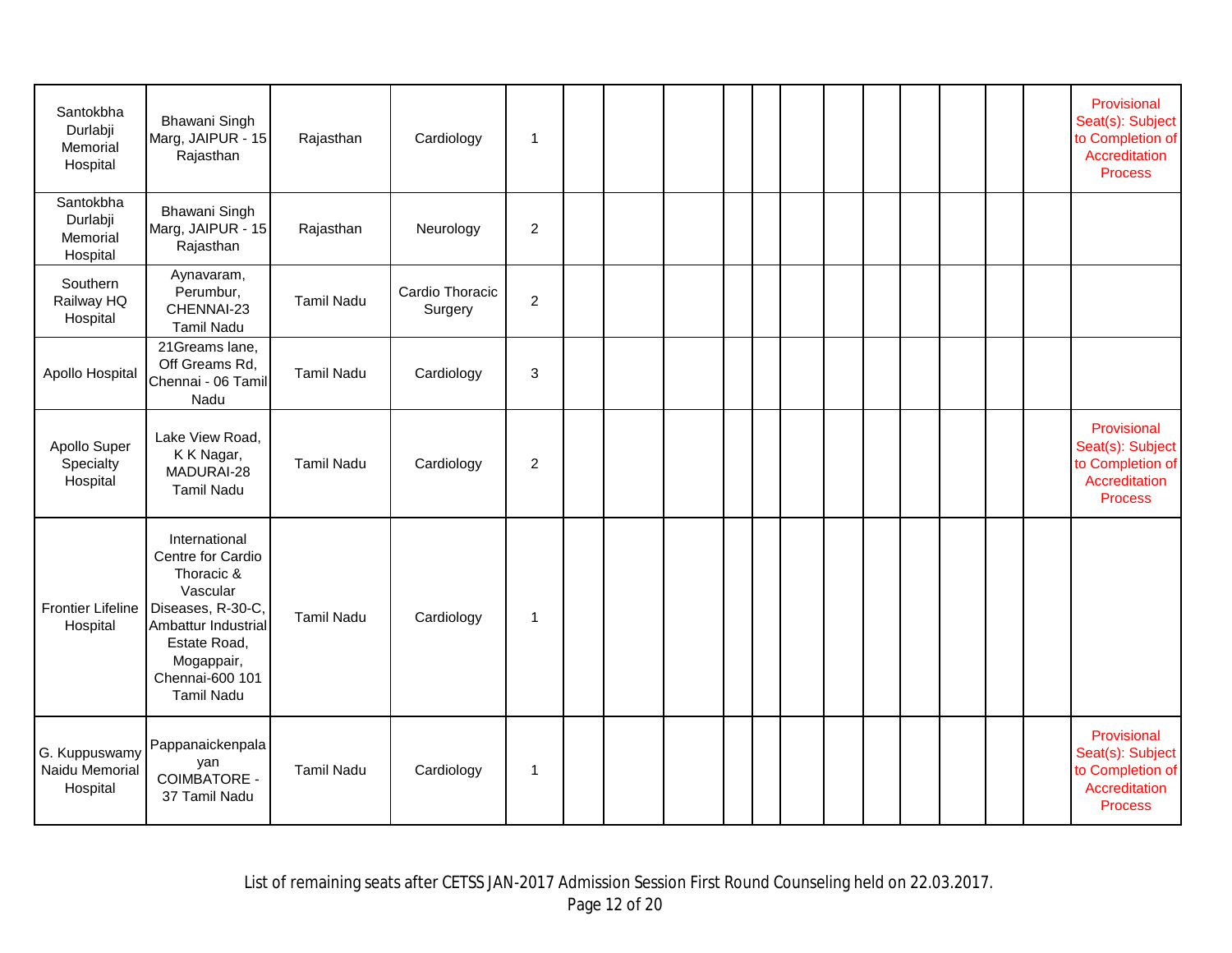| K.G. Hospital &<br>PG Medical<br>Institute         | No.5, Arts College<br>Rd,<br>COIMBATORE-18<br><b>Tamil Nadu</b>                                                                   | <b>Tamil Nadu</b> | Cardiology  | $\mathbf 1$    |  |  |  |  |  |  | Provisional<br>Seat(s): Subject<br>to Completion of<br>Accreditation<br><b>Process</b> |
|----------------------------------------------------|-----------------------------------------------------------------------------------------------------------------------------------|-------------------|-------------|----------------|--|--|--|--|--|--|----------------------------------------------------------------------------------------|
| Kovai Medical<br>Centre,                           | Post Box No.<br>3209, Avinashi<br>Road, Civil<br>Arodrom Post,<br>COIMBATORE-<br>641014 Tamil<br>Nadu                             | <b>Tamil Nadu</b> | Cardiology  | 2              |  |  |  |  |  |  | Provisional<br>Seat(s): Subject<br>to Completion of<br>Accreditation<br><b>Process</b> |
| Vadamalayan<br>Hospital,                           | 15, Jawahar Road,<br>Chokkikulam,<br>Madurai-625002<br><b>Tamil Nadu</b>                                                          | <b>Tamil Nadu</b> | Cardiology  | $\overline{1}$ |  |  |  |  |  |  | Provisional<br>Seat(s): Subject<br>to Completion of<br>Accreditation<br><b>Process</b> |
| Vijaya Hospital                                    | 180 NSK Road,<br>Vadapalani,<br>CHENNAI-26<br><b>Tamil Nadu</b>                                                                   | <b>Tamil Nadu</b> | Cardiology  | 3              |  |  |  |  |  |  | Provisional<br>Seat(s): Subject<br>to Completion of<br>Accreditation<br><b>Process</b> |
| Kanchi Kamakoti<br><b>Childs Trust</b><br>Hospital | 12A, Nageswara<br>Road,<br>Nungambakkam,<br>CHENNAI - 34<br><b>Tamil Nadu</b>                                                     | <b>Tamil Nadu</b> | Neonatology | $\overline{2}$ |  |  |  |  |  |  |                                                                                        |
| Mehta<br>Children's<br>Hospital                    | (Formerly Known<br>as Dr. Mehta's<br>Hospital) 2,<br>McNichols Road,<br>3rd Lane, Chetpet,<br>Chennai-600031<br><b>Tamil Nadu</b> | <b>Tamil Nadu</b> | Neonatology | 2              |  |  |  |  |  |  |                                                                                        |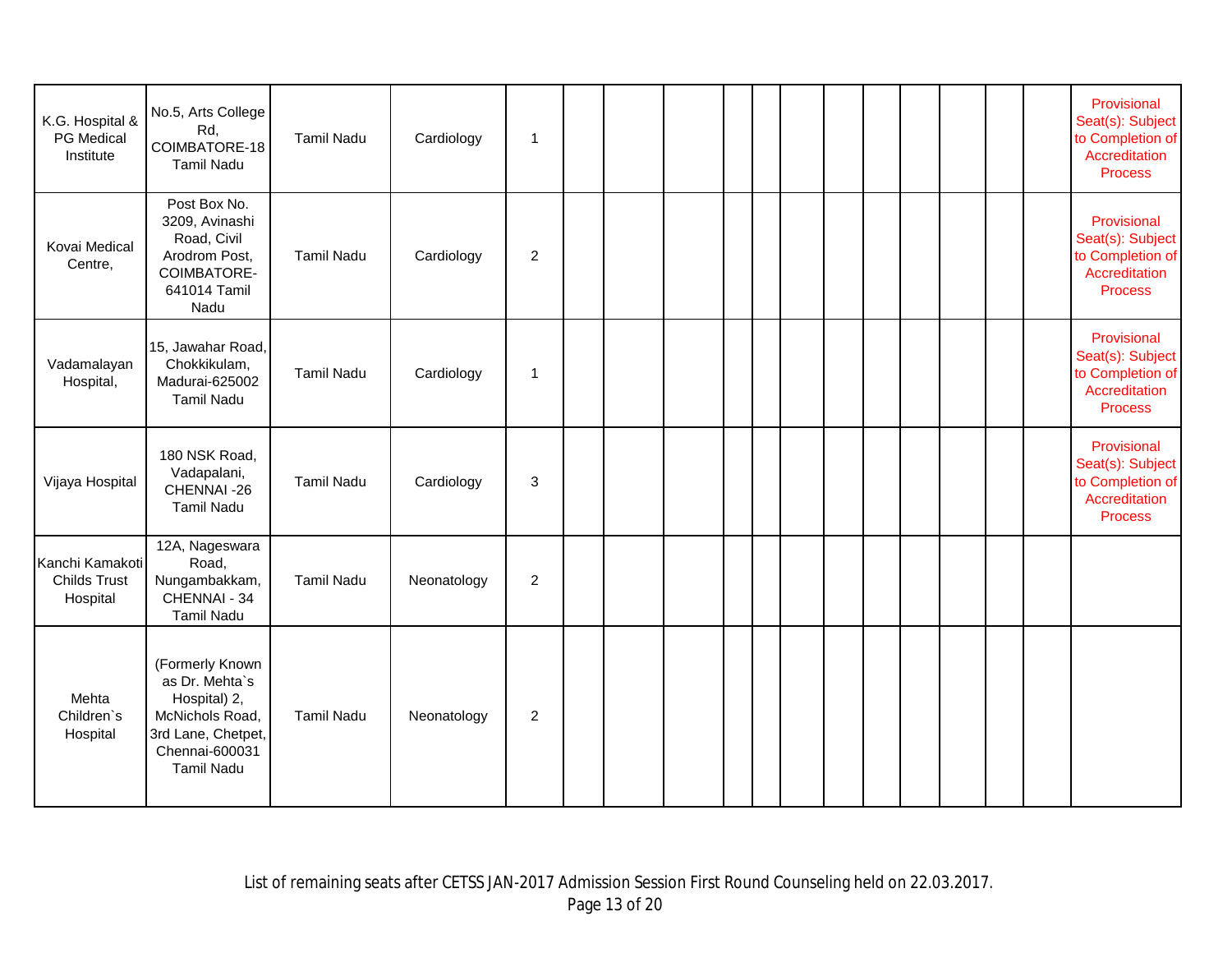|                                                 | No.5, Arts College                                                                           |                   |                            |                  |  |  |  |  |  |  |                                                                                        |
|-------------------------------------------------|----------------------------------------------------------------------------------------------|-------------------|----------------------------|------------------|--|--|--|--|--|--|----------------------------------------------------------------------------------------|
| K.G. Hospital &<br>PG Medical<br>Institute      | Rd,<br>COIMBATORE-18<br><b>Tamil Nadu</b>                                                    | <b>Tamil Nadu</b> | Nephrology                 | 1                |  |  |  |  |  |  |                                                                                        |
| Meenakshi<br>Mission Hosp. &<br>Res. Centre     | Lake Area, Melur<br>Road, MADURAI-<br>625107 Tamil<br>Nadu                                   | <b>Tamil Nadu</b> | Nephrology                 | $\mathbf{1}$     |  |  |  |  |  |  |                                                                                        |
| Apollo Hospital                                 | 21 Greams lane,<br>Off Greams Rd,<br>Chennai - 06 Tamil<br>Nadu                              | <b>Tamil Nadu</b> | Neurology                  | $\overline{c}$   |  |  |  |  |  |  |                                                                                        |
| Apollo Hospital                                 | 21Greams lane,<br>Off Greams Rd,<br>Chennai - 06 Tamil<br>Nadu                               | <b>Tamil Nadu</b> | Pediatric<br>Cardiology    | $\overline{c}$   |  |  |  |  |  |  |                                                                                        |
| <b>Madras Medical</b>                           | 4A Dr Jayalalitha<br>Ngr, Mogappair<br>Mission Hospital CHENNAI -600037<br><b>Tamil Nadu</b> | <b>Tamil Nadu</b> | Pediatric<br>Cardiology    | $\boldsymbol{2}$ |  |  |  |  |  |  |                                                                                        |
| Ganga Medical<br>Centre &<br>Hospital Pvt. Ltd. | 313,<br>Mettupalayam<br>Road, Coimbatore-<br>641043                                          | <b>Tamil Nadu</b> | <b>Plastic Surgery</b>     | $\mathbf{1}$     |  |  |  |  |  |  |                                                                                        |
| <b>Global Hospitals</b><br>Ltd.,                | 6-1-1070/1 to 4,<br>Lakdi-Ka-Pool,<br>Hyderabad-4<br>Telangana                               | Telangana         | Cardio Thoracic<br>Surgery | $\overline{4}$   |  |  |  |  |  |  |                                                                                        |
| Krishna Institute<br>of Medical<br>Sciences     | 1-8-31/1, Minister<br>Road,<br>Secunderabad -<br>500003 Telangana                            | Telangana         | Cardio Thoracic<br>Surgery | $\mathbf{1}$     |  |  |  |  |  |  | Provisional<br>Seat(s): Subject<br>to Completion of<br>Accreditation<br><b>Process</b> |
| <b>STAR</b><br><b>HOSPITAL</b>                  | 8-2-596/5, RD. NO-<br>10 BANJARA<br><b>HILLS</b><br>HYDERABAD-500<br>034 Telangana           | Telangana         | Cardio Thoracic<br>Surgery | $\mathbf{1}$     |  |  |  |  |  |  |                                                                                        |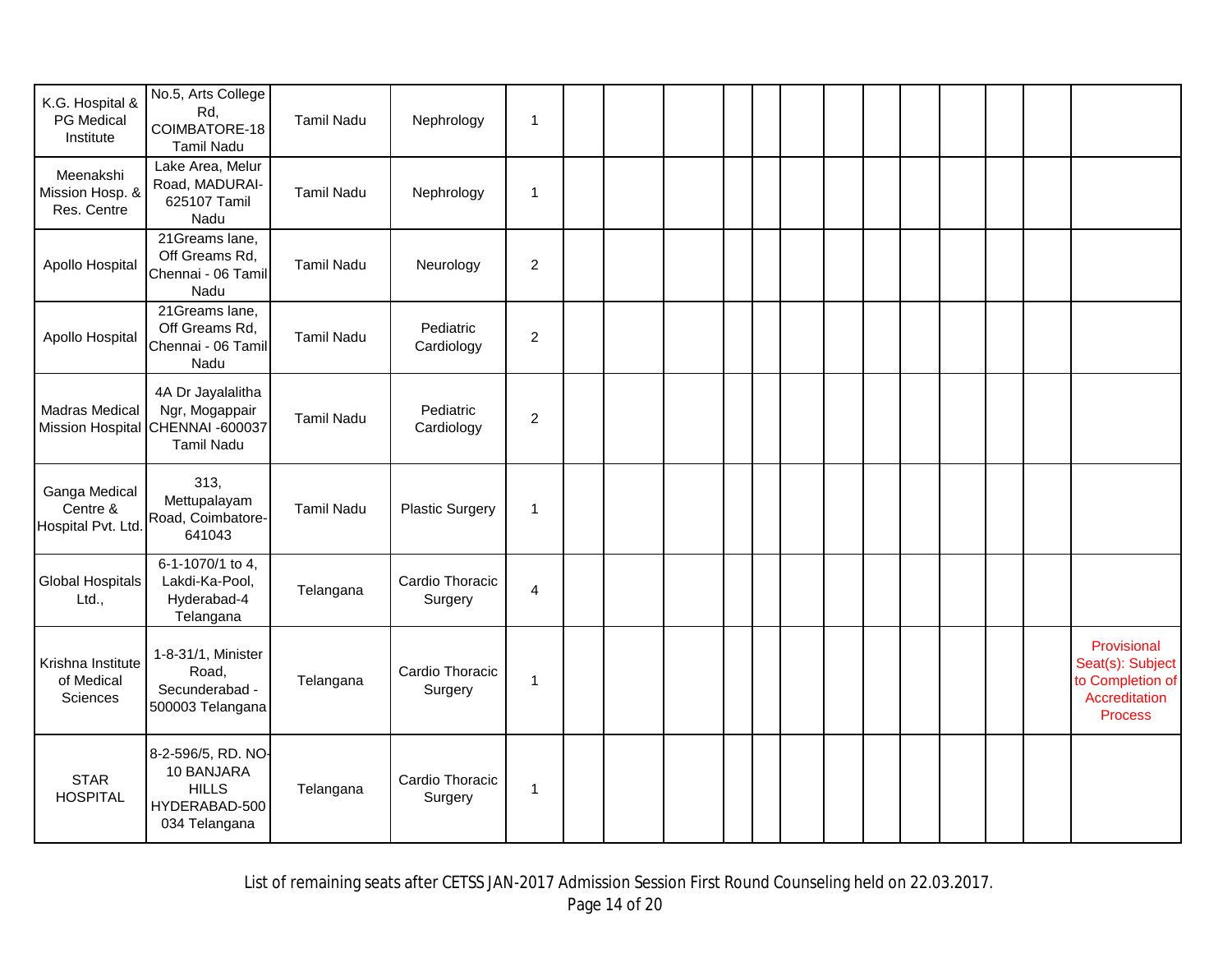| SunShine<br>Hospitals | 1-7-201 to 205 PG<br>Road, Beside<br>Paradise Hotel,<br>Secunderabad-03<br>Telangana                                           | Telangana | Cardio Thoracic<br>Surgery | 2              |  |  |  |  |  |  | Provisional<br>Seat(s): Subject<br>to Completion of<br>Accreditation<br><b>Process</b> |
|-----------------------|--------------------------------------------------------------------------------------------------------------------------------|-----------|----------------------------|----------------|--|--|--|--|--|--|----------------------------------------------------------------------------------------|
| Apollo Hospital       | Room No. 306,<br>Office of the<br>Director of Medical<br><b>Education Jubilee</b><br>Hills, Hyderabad-<br>500033,<br>Telangana | Telangana | Cardiology                 | $\overline{2}$ |  |  |  |  |  |  |                                                                                        |
| Global Hospital       | 6-1-1070, Lakdi-<br>Ka-Pool,<br>Hyderabad-4<br>Telangana                                                                       | Telangana | Cardiology                 | $\mathbf 1$    |  |  |  |  |  |  | Provisional<br>Seat(s): Subject<br>to Completion of<br>Accreditation<br><b>Process</b> |
| Kamineni<br>Hospital  | L. B. Nagar,<br>Hyderabad -<br>500068 Telangana                                                                                | Telangana | Cardiology                 | 1              |  |  |  |  |  |  |                                                                                        |
| MaxCure<br>Hospital   | (Formerly- Mediciti<br>Hospital) 5-9-22<br>Secretariat Road,<br>Hyderabad -<br>500063 Telangana                                | Telangana | Cardiology                 | 3              |  |  |  |  |  |  |                                                                                        |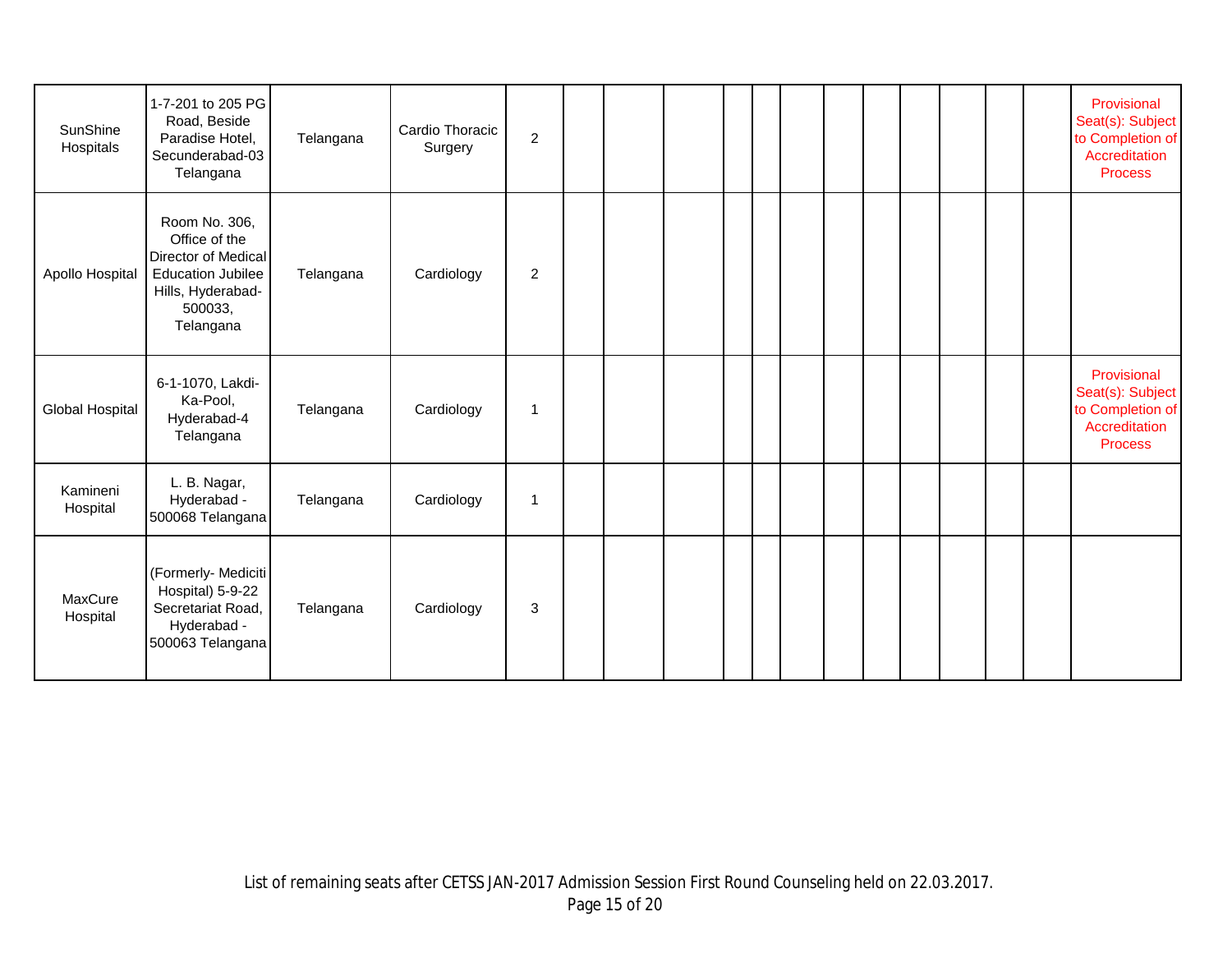| Prime Hospital                          | (A Unit of Sri<br>Sainatha Multi<br>Specialty Hospital)<br>Plot No. 2 and 4,<br><b>Behind Mitrivanam</b><br>Building,<br>Ameerpet,<br>Hyderabad -<br>500038 Telangana | Telangana | Cardiology | $\overline{2}$ |  |  |  |  |  |  | Provisional<br>Seat(s): Subject<br>to Completion of<br>Accreditation<br><b>Process</b> |
|-----------------------------------------|-----------------------------------------------------------------------------------------------------------------------------------------------------------------------|-----------|------------|----------------|--|--|--|--|--|--|----------------------------------------------------------------------------------------|
| <b>STAR</b><br><b>HOSPITAL</b>          | 8-2-596/5, RD. NO-<br>10 BANJARA<br><b>HILLS</b><br>HYDERABAD-500<br>034 Telangana                                                                                    | Telangana | Cardiology | $\overline{1}$ |  |  |  |  |  |  |                                                                                        |
| SunShine<br>Hospitals                   | 1-7-201 to 205 PG<br>Road, Beside<br>Paradise Hotel,<br>Secunderabad-03<br>Telangana                                                                                  | Telangana | Cardiology | $\overline{2}$ |  |  |  |  |  |  | Provisional<br>Seat(s): Subject<br>to Completion of<br>Accreditation<br><b>Process</b> |
| Yashoda<br>Hospital                     | Behind Hari Hara<br>Kala Bhawan, S.P.<br>Road,<br>Secunderabad - 3<br>Telangana                                                                                       | Telangana | Cardiology | $\overline{1}$ |  |  |  |  |  |  |                                                                                        |
| Yashoda Super<br>Speciality<br>Hospital | Raj Bhavan Road,<br>Somajiguda,<br>Hyderabad-82<br>Telangana                                                                                                          | Telangana | Cardiology | 2              |  |  |  |  |  |  |                                                                                        |
| Yashoda Super<br>Speciality<br>Hospital | Nalgonda X Road,<br>Malakpet,<br>Hyderabad-36<br>Telangana                                                                                                            | Telangana | Cardiology | $\overline{c}$ |  |  |  |  |  |  | Provisional<br>Seat(s): Subject<br>to Completion of<br>Accreditation<br><b>Process</b> |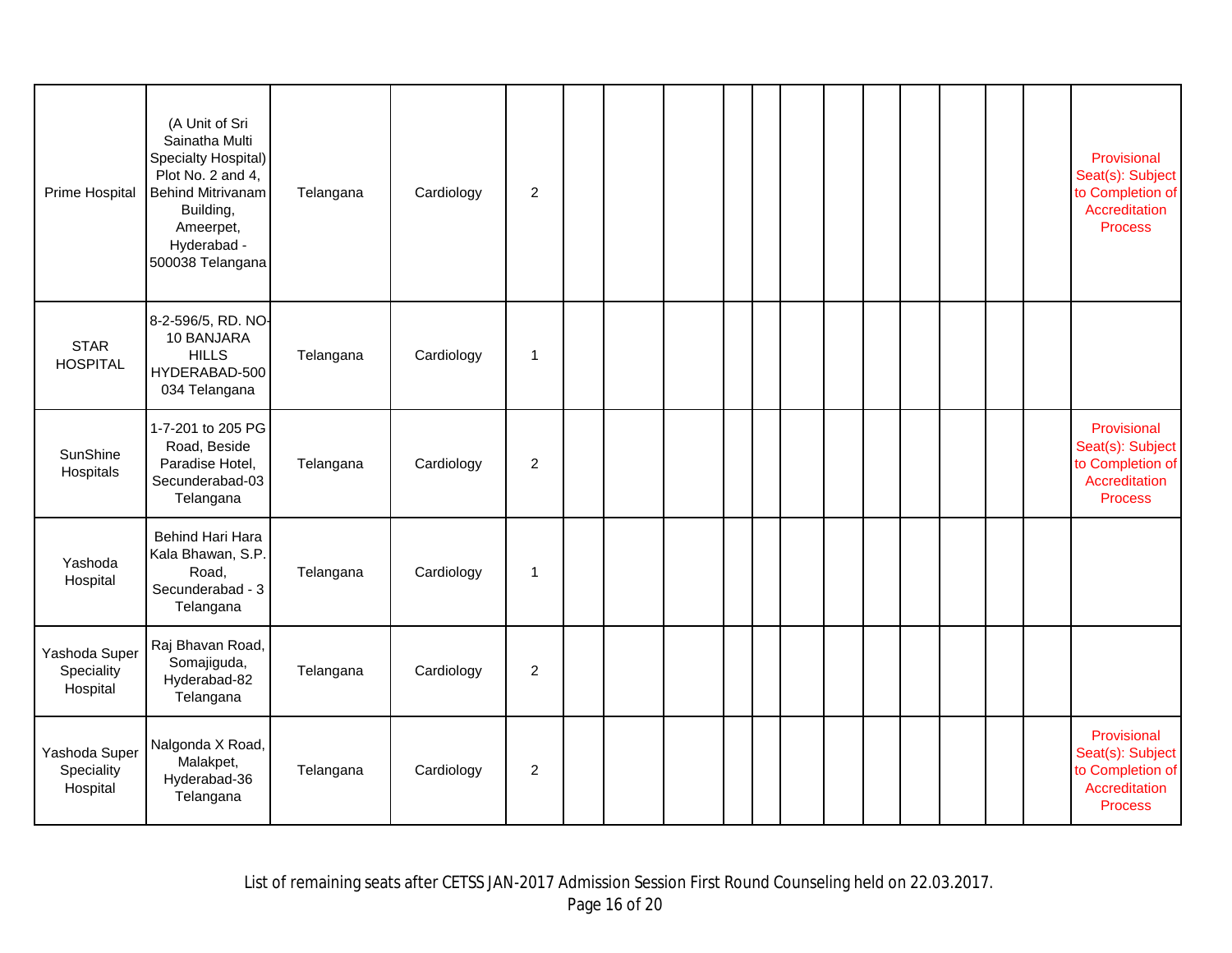| Fernandez<br>Hospital                           | 4-1-1230,<br>Bogulkunta,<br>Hyderabad - 01<br>Telangana                                         | Telangana | Neonatology | $\overline{\mathbf{4}}$ |  |  |  |  |  |  |                                                                                        |
|-------------------------------------------------|-------------------------------------------------------------------------------------------------|-----------|-------------|-------------------------|--|--|--|--|--|--|----------------------------------------------------------------------------------------|
| Rainbow<br>Children's<br>Hospital               | 22, Rd#10,<br>Banjara Hills,<br>Hyderabad-<br>500034 Telangana                                  | Telangana | Neonatology | $\overline{2}$          |  |  |  |  |  |  | Provisional<br>Seat(s): Subject<br>to Completion of<br>Accreditation<br>Process        |
| Global Hospital                                 | 6-1-1070/1 to 4,<br>Lakdi-Ka-Pool,<br>Hyderabad-4<br>Telangana                                  | Telangana | Nephrology  | $\mathbf 1$             |  |  |  |  |  |  |                                                                                        |
| Krishna Institute<br>of Medical<br>Sciences Ltd | 1-8-31/1, Minister<br>Road,<br>Secunderabad -<br>500003 Telangana                               | Telangana | Nephrology  | $\mathbf 1$             |  |  |  |  |  |  | Provisional<br>Seat(s): Subject<br>to Completion of<br>Accreditation<br><b>Process</b> |
| MaxCure<br>Hospital                             | (Formerly- Mediciti<br>Hospital) 5-9-22<br>Secretariat Road,<br>Hyderabad -<br>500063 Telangana | Telangana | Nephrology  | $\mathbf 1$             |  |  |  |  |  |  | Provisional<br>Seat(s): Subject<br>to Completion of<br>Accreditation<br><b>Process</b> |
| Yashoda Super<br>Speciality<br>Hospital         | Nalgonda X Road,<br>Malakpet,<br>Hyderabad-36<br>Telangana                                      | Telangana | Nephrology  | $\mathbf 1$             |  |  |  |  |  |  |                                                                                        |
| Yashoda Super<br>Speciality<br>Hospital         | Raj Bhavan Road,<br>Somajiguda,<br>Hyderabad-82<br>Telangana                                    | Telangana | Nephrology  | $\mathbf 1$             |  |  |  |  |  |  |                                                                                        |
| Kamineni<br>Hospital                            | L. B. Nagar,<br>Hyderabad -<br>500068 Telangana                                                 | Telangana | Neurology   | $\mathbf 1$             |  |  |  |  |  |  |                                                                                        |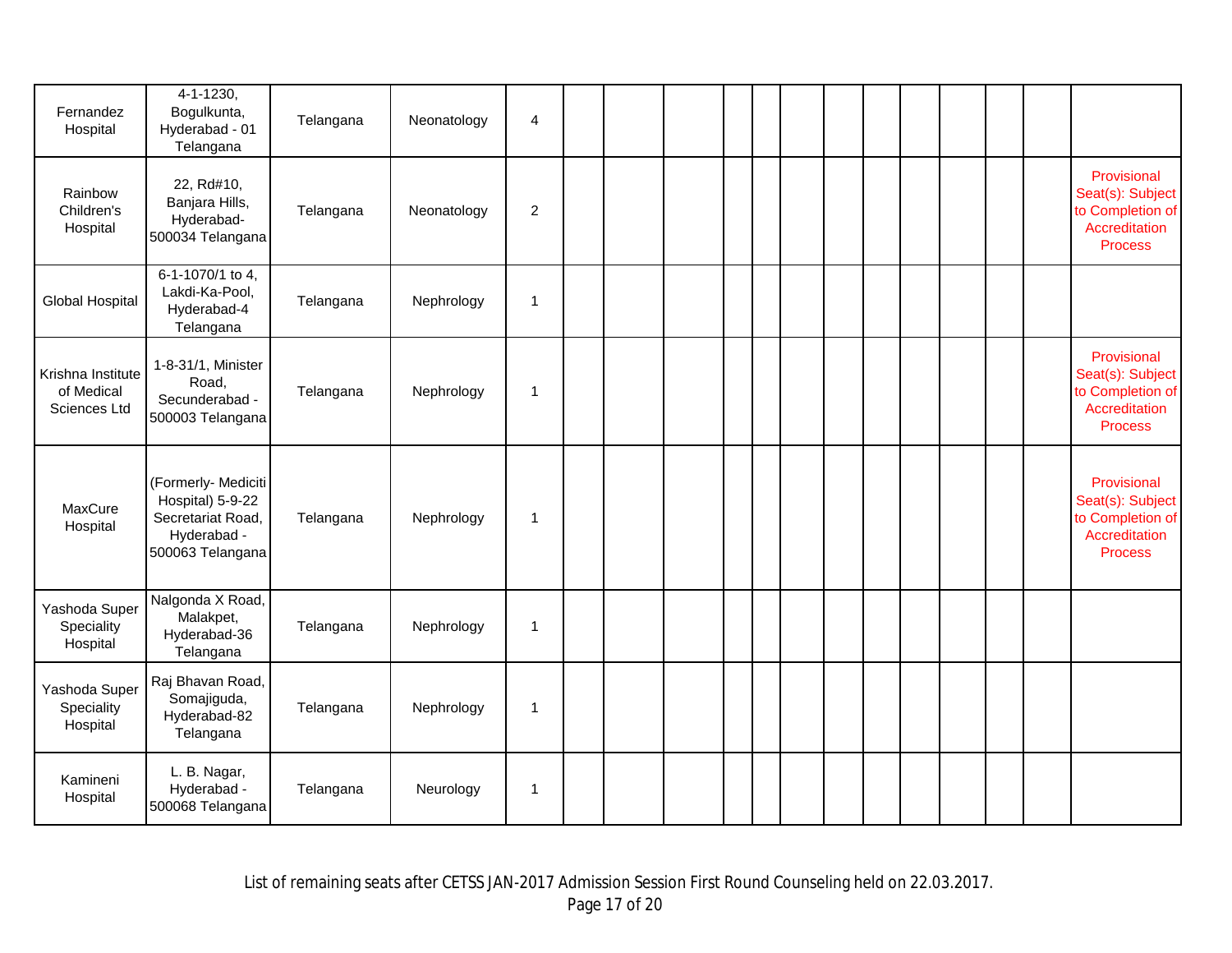|                                                | Nalgonda X Road,                                                                   |                      |                            |                  |  |  |  |  |  |  |                                                                                        |
|------------------------------------------------|------------------------------------------------------------------------------------|----------------------|----------------------------|------------------|--|--|--|--|--|--|----------------------------------------------------------------------------------------|
| Yashoda Super<br>Speciality<br>Hospital        | Malakpet,<br>Hyderabad-36<br>Telangana                                             | Telangana            | Neurology                  | $\mathbf{1}$     |  |  |  |  |  |  |                                                                                        |
| Care Hospital                                  | Road No. 1,<br>Banjara Hills,<br>Hyderabad - 34<br>Telangana                       | Telangana            | Pediatric<br>Cardiology    | $\overline{c}$   |  |  |  |  |  |  |                                                                                        |
| <b>STAR</b><br><b>HOSPITAL</b>                 | 8-2-596/5, RD. NO-<br>10 BANJARA<br><b>HILLS</b><br>HYDERABAD-500<br>034 Telangana | Telangana            | Pediatric<br>Cardiology    | $\mathbf{1}$     |  |  |  |  |  |  |                                                                                        |
| Metro Heart<br>Institute                       | X-1, Sector-12,<br>Noida-201301,<br><b>Uttar Pradesh</b>                           | <b>Uttar Pradesh</b> | Cardiology                 | $\overline{c}$   |  |  |  |  |  |  | Provisional<br>Seat(s): Subject<br>to Completion of<br>Accreditation<br><b>Process</b> |
| Apollo<br>Gleneagles<br>Hospitals              | 58, Canal Circular<br>Road, Kolkata-<br>700054 West<br>Bengal                      | West Bengal          | Cardio Thoracic<br>Surgery | $\overline{4}$   |  |  |  |  |  |  |                                                                                        |
| <b>B.M. Birla Heart</b><br>Research<br>Centre, | 1/1 National<br>Library Avenue,<br>KOLKATA - 27<br>West Bengal                     | West Bengal          | Cardio Thoracic<br>Surgery | $\mathbf{1}$     |  |  |  |  |  |  |                                                                                        |
| Apollo<br>Gleneagles<br>Hospitals              | 58, Canal Circular<br>Road, Kolkata-<br>700054 West<br>Bengal                      | West Bengal          | Cardiology                 | $\boldsymbol{2}$ |  |  |  |  |  |  |                                                                                        |
| <b>B.M. Birla Heart</b><br>Research<br>Centre, | 1/1 National<br>Library Avenue,<br>KOLKATA - 27<br>West Bengal                     | West Bengal          | Cardiology                 | $\boldsymbol{2}$ |  |  |  |  |  |  |                                                                                        |
| Medica<br>Superspecialty<br>Hospital           | 127 Mukundapur,<br>E M Bypass,<br>Kolkata-700099<br>West Bengal                    | West Bengal          | Cardiology                 | $\mathbf 1$      |  |  |  |  |  |  | Provisional<br>Seat(s): Subject<br>to Completion of<br>Accreditation<br><b>Process</b> |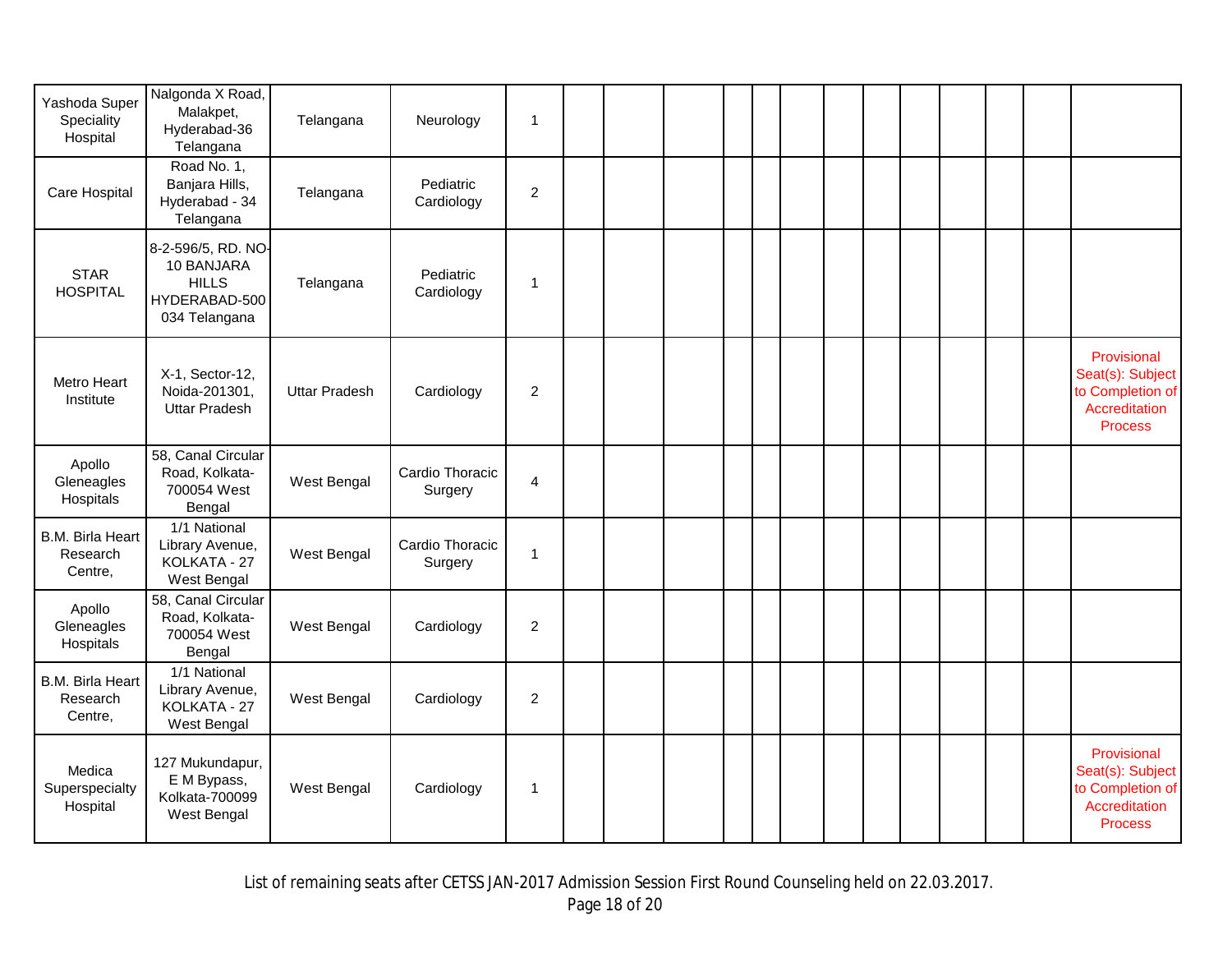| Rabindranath<br>Tagore<br>International                | Instt.of Cardiac<br>Sciences 124,<br>Mukundapur, Near<br>Santoshpur<br>Connector,<br>KOLKATA - 99<br>West Bengal    | West Bengal | Cardiology          | $\overline{4}$ |  |  |  |  |  |  |                                                                                        |
|--------------------------------------------------------|---------------------------------------------------------------------------------------------------------------------|-------------|---------------------|----------------|--|--|--|--|--|--|----------------------------------------------------------------------------------------|
| Peerless<br>Hospital and B K<br>Roy Research<br>Centre | 360, Panchasayar,<br>KOLKATA -<br>700094 West<br>Bengal                                                             | West Bengal | Gastroenterology    | $\mathbf 1$    |  |  |  |  |  |  |                                                                                        |
| Rabindranath<br>Tagore<br>International                | Instt.of Cardiac<br>Sciences<br>Premises<br>No.1489, 124,<br>Mukundapur, E M<br>Bypass, KOLKATA<br>- 99 West Bengal | West Bengal | Gastroenterology    | $\overline{2}$ |  |  |  |  |  |  | Provisional<br>Seat(s): Subject<br>to Completion of<br>Accreditation<br><b>Process</b> |
| Apollo<br>Gleneagles<br>Hospitals                      | 58, Canal Circular<br>Road, Kolkata-<br>700054 West<br>Bengal                                                       | West Bengal | Medical<br>Oncology | $\overline{2}$ |  |  |  |  |  |  | Provisional<br>Seat(s): Subject<br>to Completion of<br>Accreditation<br><b>Process</b> |
| Apollo<br>Gleneagles<br>Hospitals                      | 58, Canal Circular<br>Road, Kolkata-<br>700054 West<br>Bengal                                                       | West Bengal | Nephrology          | 3              |  |  |  |  |  |  |                                                                                        |
| Medica<br>Superspecialty<br>Hospital                   | 127 Mukundapur,<br>E M Bypass,<br>Kolkata-700099<br>West Bengal                                                     | West Bengal | Nephrology          | $\overline{1}$ |  |  |  |  |  |  |                                                                                        |
| Institute of<br>Neurosciences                          | 185/1, A J C Bose<br>Road, Kolkata-<br>700017 West<br>Bengal                                                        | West Bengal | Neurology           | $\mathbf 1$    |  |  |  |  |  |  |                                                                                        |